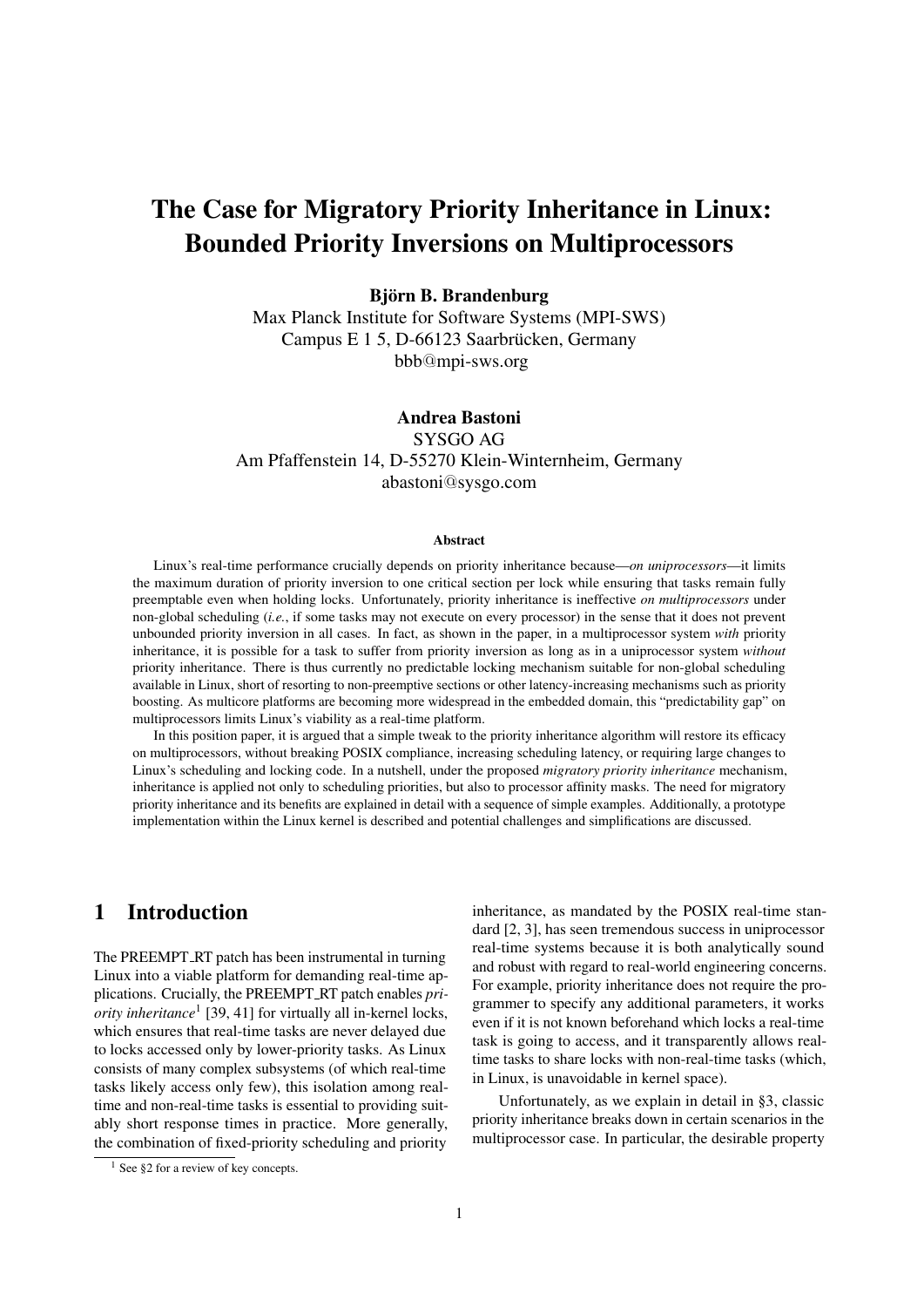that the duration of priority inversion (reviewed in [§2.2\)](#page-2-0) depends only on critical section lengths is not maintained in all scenarios, even when using priority inheritance. Analytically speaking, this renders priority inheritance ineffective and unsound; practically speaking, this violates the intuition and "best practices" that real-time application developers have acquired over the last two decades.

While the multiprocessor priority inversion problem has received considerable academic attention (see [§6\)](#page-13-0), most solutions proposed in the literature make assumptions that are incompatible with the Linux kernel. For instance, many require "priority boosting" of critical sections (reviewed in [§3.3\)](#page-5-0), which exposes real-time tasks to delays from *any* critical section in the kernel.

In this position paper, we argue that a simple tweak to Linux's existing priority inheritance mechanism will restore both the analytical properties of priority inheritance and developer expectations, without breaking POSIX compliance or requiring large changes to Linux's scheduling and locking code. The key idea is that inheritance should apply not only to scheduling priorities, but also to the eligibility on which processors a task may execute, which we refer to as "migratory priority inheritance."

Migratory priority inheritance is a straightforward generalization of Linux's current locking semantics (it reduces to priority inheritance on uniprocessors) with the added benefit that it prevents unbounded priority inversions on multiprocessors. Further, it ensures that tasks are never delayed by locks accessed only by lower-priority tasks, both analytically speaking and from the point of view of a developer's intuition (which, for Linux, is arguably as important as analytical correctness).

In the following, we define migratory priority inheritance and argue its benefits ([§4\)](#page-6-0) after first demonstrating the shortcomings of both classic priority inheritance (in a multiprocessor context) and priority boosting ([§3\)](#page-3-0). Addressing practical implementation concerns, we outline how migratory priority inheritance fits into Linux's existing inheritance implementation ([§5\)](#page-10-0). Finally, we relate migratory priority inheritance to prior work on real-time locking ([§6\)](#page-13-0). To begin with, we review the uniprocessor case, which is already well-supported by Linux today.

# <span id="page-1-0"></span>2 Linux on Uniprocessors

<span id="page-1-1"></span>Before explaining the shortcomings of priority inheritance on multiprocessors, we need to establish the required realtime scheduling and analysis background. In this section, we briefly review uniprocessor scheduling fundamentals ([§2.1\)](#page-1-1), give an example of "unbounded priority inversions" ([§2.2\)](#page-2-0), and illustrate priority inheritance ([§2.3\)](#page-3-1). Readers familiar with these concepts may safely skip ahead to [§3.](#page-3-0)

### 2.1 Fixed-Priority Scheduling

Linux implements *fixed-priority* scheduling, where each task is given a fixed numerical priority and tasks are scheduled in order of decreasing priority (in Linux, priorities range from 99 to 1, with 99 being the highest priority). If a task becomes available for execution (*e.g.*, if new input becomes available) while a lower-priority task is scheduled, the lower-priority task is preempted immediately and the higher-priority task is scheduled instead. Fixed-priority scheduling is a predictable real-time scheduling policy and thus amenable to *a priori* analysis. In particular, given a suitable model of the workload, it allows bounding the *worst-case response time* for each task (*i.e.*, the maximum time required by the system to react to a particular input).

Sporadic tasks. The classic model of event-driven, recurrent real-time execution, and the one assumed in this paper, is the *sporadic task model* [\[34,](#page-17-2) [36\]](#page-17-3), in which the execution of real-time tasks is modeled as a sequence of jobs. Each real-time task  $T_i$  is characterized by three parameters: a *worst-case execution time* (WCET)  $e_i$ , a  $m$ *inimum inter-arrival time*  $p_i$ *, and a relative deadline*  $d_i$ *.* Each time that a task  $T_i$  is triggered (*e.g.*, when new sensor input becomes available), it *releases* a *job*, which must *complete* within  $d_i$  time units. The WCET  $e_i$  specifies the maximum amount of processor time required by one job of  $T_i$  to complete (*i.e.*, a job of  $T_i$  must be scheduled for at most  $e_i$  time units within a window of  $d_i$  time units after its release). Finally, the  $p_i$  parameter specifies the minimum separation between any two job releases of  $T_i$ . For historical reasons,  $p_i$  is also called the *period* of  $T_i$ .

In Linux, a sporadic task can be easily implemented as an infinite loop in which the first statement of the loop body causes the process to wait for an asynchronous event (*e.g.*, expiry of a timer, arrival of a network packet or sensor input, *etc.*). In such an implementation, each iteration of the main loop corresponds to one job, that is, a job is released when the task resumes from the initial wait statement, and completes when the task reaches the first statement again to wait for the next event.

A job is said to be *pending* from its release until it completes. While pending, a job is *ready* when the task is available for scheduling and *suspended* otherwise. A task's *maximum response time*  $r_i$  is the maximum time that any of its jobs remains pending. To be deemed correct, the system must ensure that  $r_i \leq d_i$  for each task  $T_i$ . To this end, *response-time analysis* [\[6,](#page-15-2) [29\]](#page-16-0) is used to bound the maximum response time of each task, and thus to verify the temporal correctness of a system *a priori*.

Priority inversion. Response-time analysis is based on the fact that lower-priority tasks normally do not delay higher-priority tasks. Importantly, response-time analysis assumes that a pending job is *not* scheduled (*i.e.*, its completion delayed) only if a higher-priority job is execut-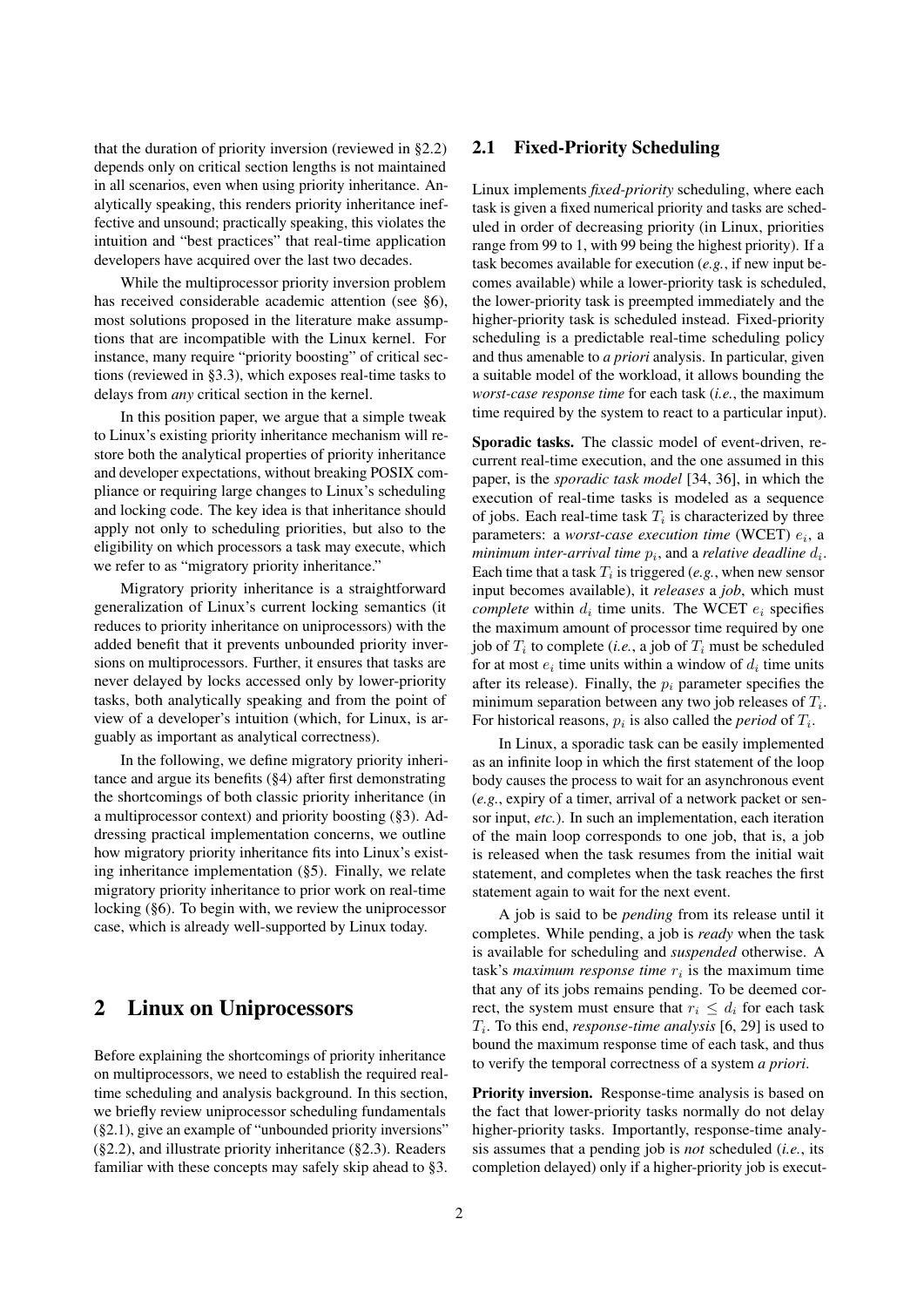| Task    |     |     | WCET Period Deadline Critical Section Priority |    |
|---------|-----|-----|------------------------------------------------|----|
| $T_A$   | 20  |     |                                                | 99 |
| $T_B$   | 20  | 20  |                                                | 98 |
| $T_C$   | 200 | 70  |                                                | 97 |
| $T_{D}$ | 200 | 200 |                                                |    |

<span id="page-2-1"></span>Table 1: Example task set consisting of four tasks  $(T_A-T_D)$ . The task set is feasible on a uniprocessor under fixedpriority scheduling if priorities are assigned in order of increasing relative deadlines (*i.e.*, with deadline-monotonic priorities [\[33\]](#page-17-4)) and if priority inheritance is employed.

ing or if the job self-suspended due to locking-unrelated reasons (*e.g.*, due to I/O). A *priority inversion* exists whenever this assumption is violated. That is, any delays not attributable to the scheduling of higher-priority tasks or self-suspensions—if a task *should be* but *is not* scheduled and the processor is idle or a lower-priority task is scheduled instead—are called priority inversions or *blocking*. To determine safe upper bounds on worst-case response times, it is essential to account for all possible blocking: the maximum total duration of priority inversion must be bounded and added to a task's response-time bound.

In the following, we briefly illustrate the danger of unbounded priority inversions, and how to control them using priority inheritance.

#### <span id="page-2-0"></span>2.2 Uniprocessor Priority Inversion

Consider a set of four sporadic control tasks  $T_A - T_D$ , of which two have a maximum operating frequency of 50Hz (*i.e.*, a minimum inter-arrival time of 20ms) and two have a maximum operating frequency of 5Hz (*i.e.*, a minimum inter-arrival time of 200ms), as given in Table [1.](#page-2-1) Note that tasks  $T_A$  and  $T_C$  have *constrained deadlines* to ensure their timely completion (*i.e.*, their relative deadline

is shorter than their minimum inter-arrival time), and that tasks  $T_B$  and  $T_D$  share a resource (*i.e.*, have shared state) with an associated maximum critical section length of two.

The given task set is feasible on a uniprocessor using fixed-priority scheduling with *deadline-monotonic* (DM) priorities [\[33\]](#page-17-4). That is, the task set can be scheduled such that all deadlines are met if priorities are assigned in order of increasing relative deadlines ( $e.g.,$  task  $T_A$  is assigned the highest priority, task  $T_B$  is assigned the second-highest priority, *etc.*). If all tasks were *independent* (*i.e.*, if no tasks were to lock shared resources), or if no contention arises, then all deadlines are indeed met. However, excessive blocking can arise if locks become contended.

Suppose that access to the shared resource is controlled using a regular, real-time-unaware mutex. A possible schedule illustrating the risk of "untimely" job releases is shown in Figure [1.](#page-2-2) In this and all later examples, only a single job of each sporadic task is shown for the sake of simplicity. In the depicted example schedule, task  $T_B$ misses its deadline at time 25 because it is indirectly delayed by the lower-priority task  $T_C$  while waiting for task  $T_D$  to release the lock. Since  $T_D$  has a lower priority than  $T_C$ ,  $T_B$  is indirectly delayed for the duration of the entire execution of  $T_C$ 's job. This violates the intuition un-



<span id="page-2-2"></span>Figure 1: Example of an extended priority inversion on a uniprocessor in the absence of priority inheritance. Task  $T_C$ (priority 97) delays the completion of the lock-holding task  $T_D$  (priority 96), which delays the higher-priority task  $T_B$ . A long priority inversion and a deadline miss at time 25 results. The depicted legend applies to Figure [2](#page-3-2) as well.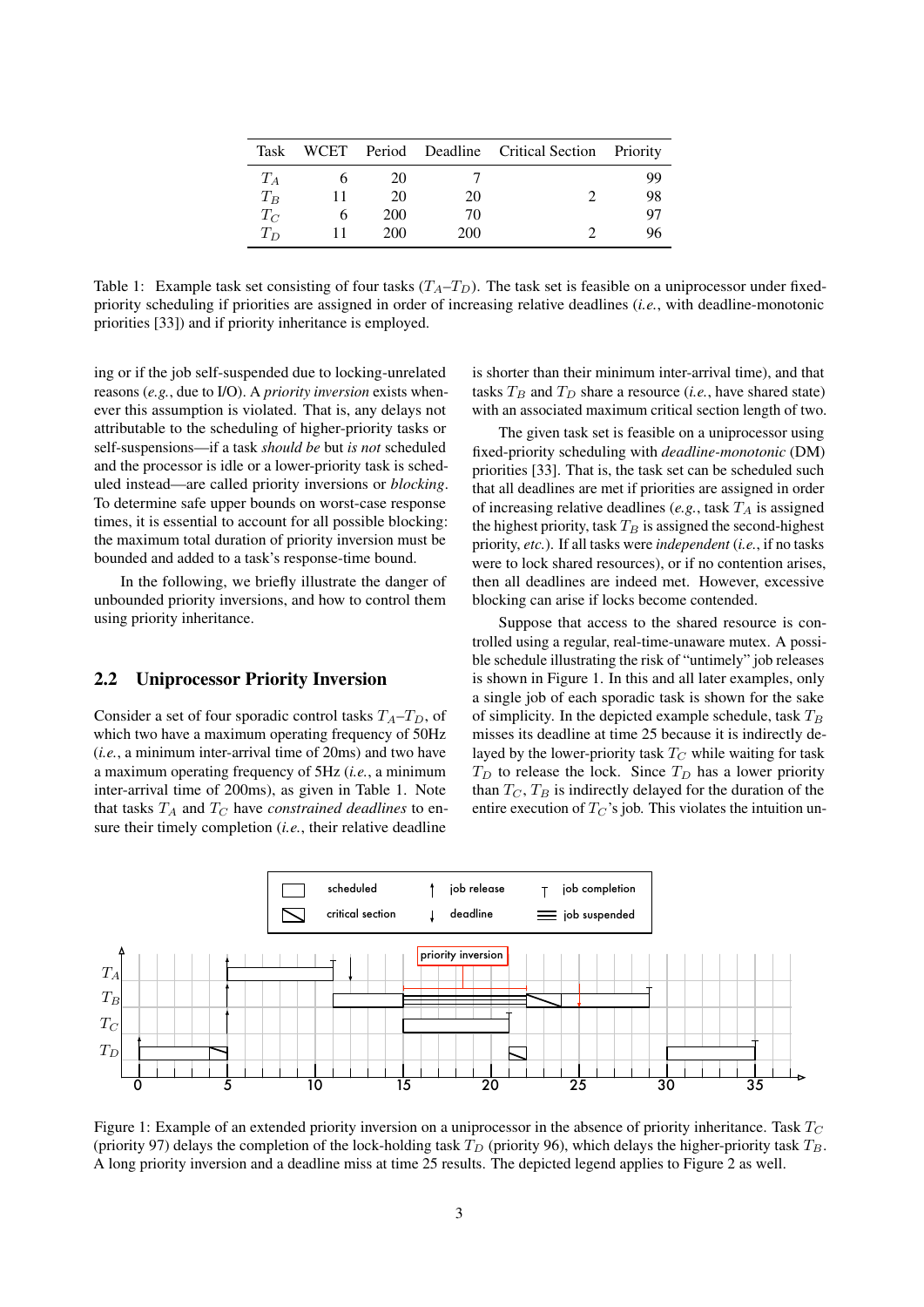

<span id="page-3-2"></span>Figure 2: Example of priority inheritance on a uniprocessor. The lock-holding task  $T_D$  is not preempted by task  $T_C$  at time 15 since it inherits the priority of task  $T_B$  at the time. As a result,  $T_B$  is able to meet its deadline at time 25 since it is only briefly blocked. See Figure [2](#page-3-2) for a legend.

derlying fixed-priority scheduling—a lower-priority task should never delay a higher-priority task—and hence constitutes a priority inversion. In total,  $T_B$  incurs seven time units of blocking in this example (from time 15 until time 22). As a result of the unexpected delay, the job misses its deadline at time 25.

### <span id="page-3-1"></span>2.3 Classic Priority Inheritance

A classic way to control this well-known problem in uniprocessor real-time systems is to employ *priority inheritance* [\[39,](#page-17-0) [41\]](#page-17-1), where the priority of a lock-holding task is temporarily raised to the maximum of its own priority and that of any task that it blocks. While some amount of priority inversion is fundamentally unavoidable when using locks, priority inheritance ensures that the maximum blocking due to each lock is bounded by the associated maximum critical section length.

The benefit of bounding priority inversions to critical section lengths is demonstrated by the example schedule depicted in Figure [2.](#page-3-2) In the example, task  $T_C$  does not preempt task  $T_D$  at time 15 since  $T_D$  inherits the higher priority of task  $T_B$  while  $T_D$  blocks  $T_B$ . Task  $T_D$  can thus quickly finish its critical section (which causes it to lose the benefit of priority inheritance) and ceases to block task  $T_B$  at time 16. As a result, all deadlines are met in the depicted example, and, in fact, for any possible arrival sequence of the considered task set.

With priority inheritance, priority inversions are considered *bounded* because their length depends only on the maximum critical section length. In contrast, without priority inheritance, priority inversions are potentially *unbounded* since the maximum duration of priority inversion then depends on entire job execution costs (recall Figure [1\)](#page-2-2), which are typically much larger than critical section lengths (*i.e.*, locks are typically only held for a small fraction of a task's execution).

This completes our review of uniprocessor real-time scheduling fundamentals. To summarize, *on uniproces-* *sors*, priority inheritance limits locking-related priority inversion to one critical section (per accessed lock). Since even otherwise independent tasks frequently contend for locks when executing in kernel space, it is not surprising that priority inheritance is in widespread use, and in fact mandated by the POSIX standard [\[2,](#page-15-0) [3\]](#page-15-1). In Linux, priority inheritance has been available since version 2.6.18 [\[19\]](#page-16-1) and is enabled by default for most kernel locks by the PREEMPT\_RT patch. Linux is thus well-equipped for hosting real-time workloads *on uniprocessors*. Unfortunately, *on multiprocessors*, classic priority inheritance does not bound priority inversions in all cases, which we demonstrate with an example next.

# <span id="page-3-0"></span>3 The Predictability Gap

To motivate the need for multiprocessors, suppose that the example system's specification is updated to incorporate support for more-demanding operating environments. Specifically, consider the case that tasks  $T_C$  and  $T_D$  are now required to also support operating frequencies as high as 50Hz (*i.e.*, the periods of tasks  $T_C$  and  $T_D$  are shortened to 20ms), with their relative deadlines scaled accordingly. The resulting task set is summarized in Table [2.](#page-4-0)

Note that only the temporal *constraints* have been tightened to reflect the increased maximum rate of events, which does not affect the actual implementation—the WCET parameters thus remain unchanged. The updated task set is therefore no longer feasible on a uniprocessor. That is, there does not exist a schedule such that all deadlines are met if all tasks simultaneously exhibit worst-case behavior. Assuming that it is not possible to use a faster uniprocessor (*e.g.*, due to thermal, energy, or budget constraints), the only remaining option is to deploy the task set on a multiprocessor consisting of at least two cores.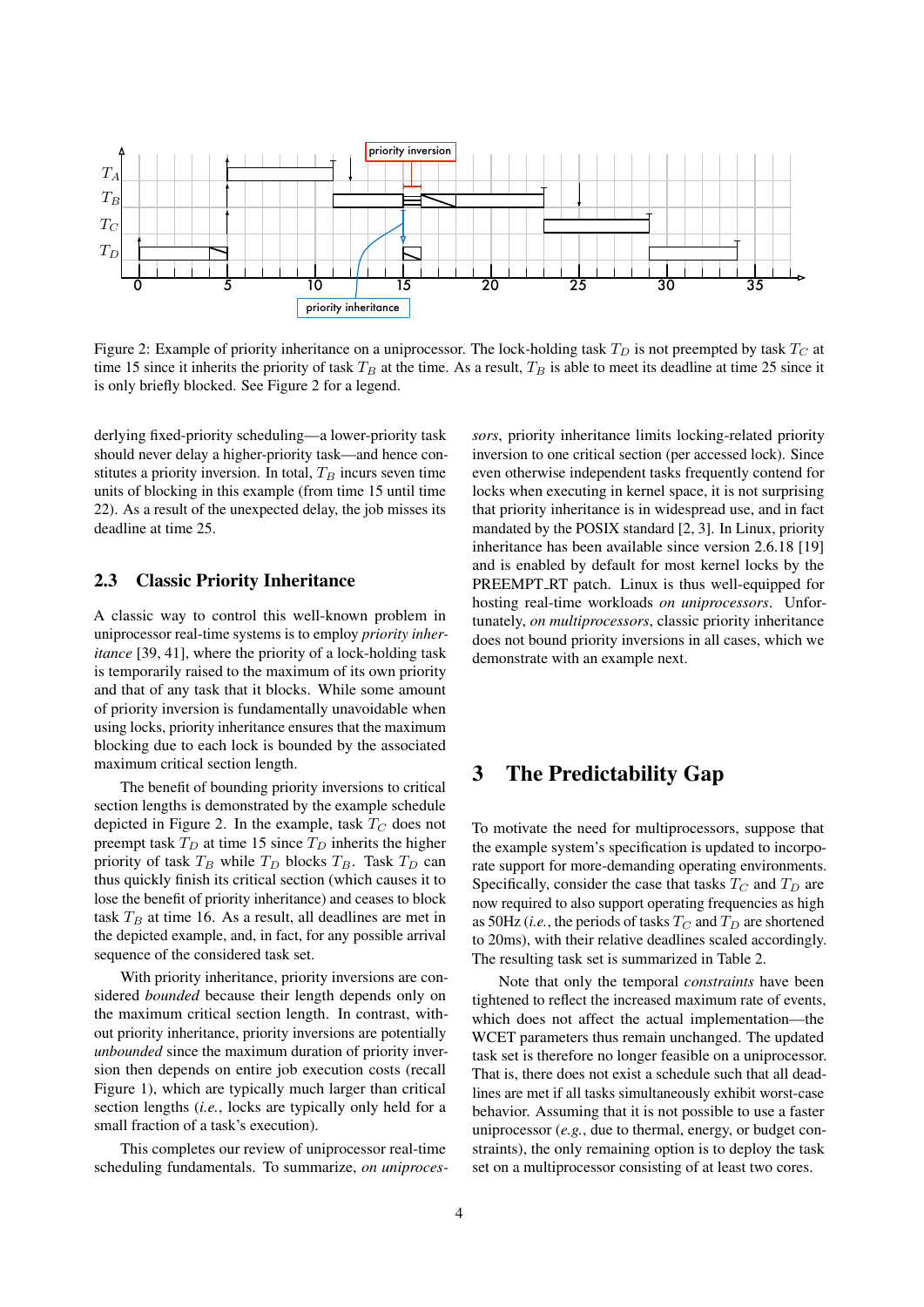|       |     | Task WCET Period Rel. Deadline Critical Section Priority Processor |    |  |
|-------|-----|--------------------------------------------------------------------|----|--|
|       | 20. |                                                                    |    |  |
| $T_B$ | 20  |                                                                    |    |  |
| $T_C$ | 20  |                                                                    | 98 |  |
| $T_D$ |     |                                                                    |    |  |

<span id="page-4-0"></span>Table 2: Example task set. The task set is feasible on two processors under P-FP scheduling if priorities are assigned in order of non-decreasing relative deadlines (*i.e.*, with deadline-monotonic priorities). Further, neither tasks  $T_A$  and  $T_C$ nor tasks  $T_B$  and  $T_D$  may be assigned to the same processor.

#### 3.1 Multiprocessor Scheduling

In the following, let us consider the case of *partitioned fixed-priority* (P-FP) scheduling, where each task is statically assigned to one of the cores, on a dual-core processor. From a scheduling point of view, partitioned scheduling reduces the multiprocessor system to a collection of uniprocessors, albeit with locking dependencies among the cores. Besides the reduction to uniprocessor scheduling, partitioned scheduling has many advantages in practice (maximal cache affinity chiefly among them) and is thus in widespread use. In Linux, partitioned scheduling corresponds to assigning each task a *processor affinity mask* with only a single bit set.<sup>[2](#page-4-1)</sup>

Diametrically opposed to partitioned scheduling is *global scheduling*, where each task may execute on each processor. As we will revisit later, global scheduling is the only multiprocessor real-time scheduling variant under which classic uniprocessor priority inheritance works as expected and reliably limits maximum blocking. However, global scheduling is generally subject to higher overheads and, at least anecdotally, less commonly used in practice. In the remainder of this paper, we restrict our focus to P-FP scheduling, which is inarguably relevant to Linux since it is officially supported by Linux (by means of the processor affinity mask API).

As an aside, it is of course also possible to configure hybrid scheduling policies that combine aspects of both partitioned and global scheduling. For example, under *clustered scheduling* [\[8,](#page-15-3) [18\]](#page-16-2), the set of processors is divided into non-overlapping subsets (or *clusters*) and each task is assigned to one of the clusters. For the purpose of this paper, all non-global scheduling policies (including partitioned and clustered scheduling) are alike in the sense that classic priority inheritance is not sufficient in all cases; we thus focus on the simpler P-FP case.

Processor assignment. Assuming P-FP scheduling, let us first consider the assignment of tasks to processors. Since both task  $T_A$  and task  $T_C$  have only little slack (*i.e.*, the difference between the relative deadline and the worstcase execution cost is only one millisecond), it is clear that the two tasks must be assigned to different processors. Similarly, tasks  $T_B$  and  $T_D$  must also be assigned to different processors since each requires up to eleven milliseconds of processor service within a scheduling window of 20 milliseconds. As a result, the only feasible way to partition the task set is to create two symmetric partitions, consisting of tasks  $T_A$  and  $T_B$  and tasks  $T_C$ and  $T_D$ , respectively (swapping tasks  $T_A$  and  $T_C$  or tasks  $T_B$  and  $T_D$  does not substantially change the assignment since each pair of tasks has identical parameters).

Priority assignment. Next, consider the choice of priorities. When comparing the slack of tasks  $T_A$  and  $T_C$ with the WCET of tasks  $T_B$  and  $T_D$ , it is obvious that  $T_A$ and  $T_C$  necessarily require higher priorities than  $T_B$  and  $T_D$ . Since  $T_A$  and  $T_C$  reside on different processors, the highest and second-highest priority may be assigned to either one; the same applies to  $T_B$  and  $T_D$  with regard to the remaining priorities.

The two preceding observations lead to the processor and priority assignment summarized in Table [2:](#page-4-0) tasks  $T_A$ and  $T_B$  are assigned to processor 1 (indicated by white "boxes" in Figures [3–](#page-5-1)[7\)](#page-9-0) and tasks  $T_C$  and  $T_D$  assigned to processor 2 (indicated by gray "boxes" in Figures [3–](#page-5-1) [7\)](#page-9-0). Further, task  $T_A$  has the highest priority, task  $T_C$  has the second-highest priority, task  $T_B$  has the third-highest priority, and task  $T_D$  has the lowest priority.

<span id="page-4-2"></span>It is important to realize that the processor assignment and scheduling priorities were not chosen arbitrarily. Rather, all other priority and processors assignments are *infeasible*, or identical apart from renaming. In contrast, the priority and processor assignment given in Table [2](#page-4-0) is feasible, that is, it is *possible* to schedule the task set such that all deadlines are always met. However, this is not the case when employing classic priority inheritance, as is illustrated next.

<span id="page-4-1"></span><sup>&</sup>lt;sup>2</sup> A processor affinity mask specifies the set of processors that a task may be scheduled on (represented as a bit string). Processor affinity masks are not part of the POSIX standard, but are supported in various forms by most UNIX-like real-time operating systems. In Linux, a task's processor affinity mask is specified using the sched\_setaffinity(2) system call.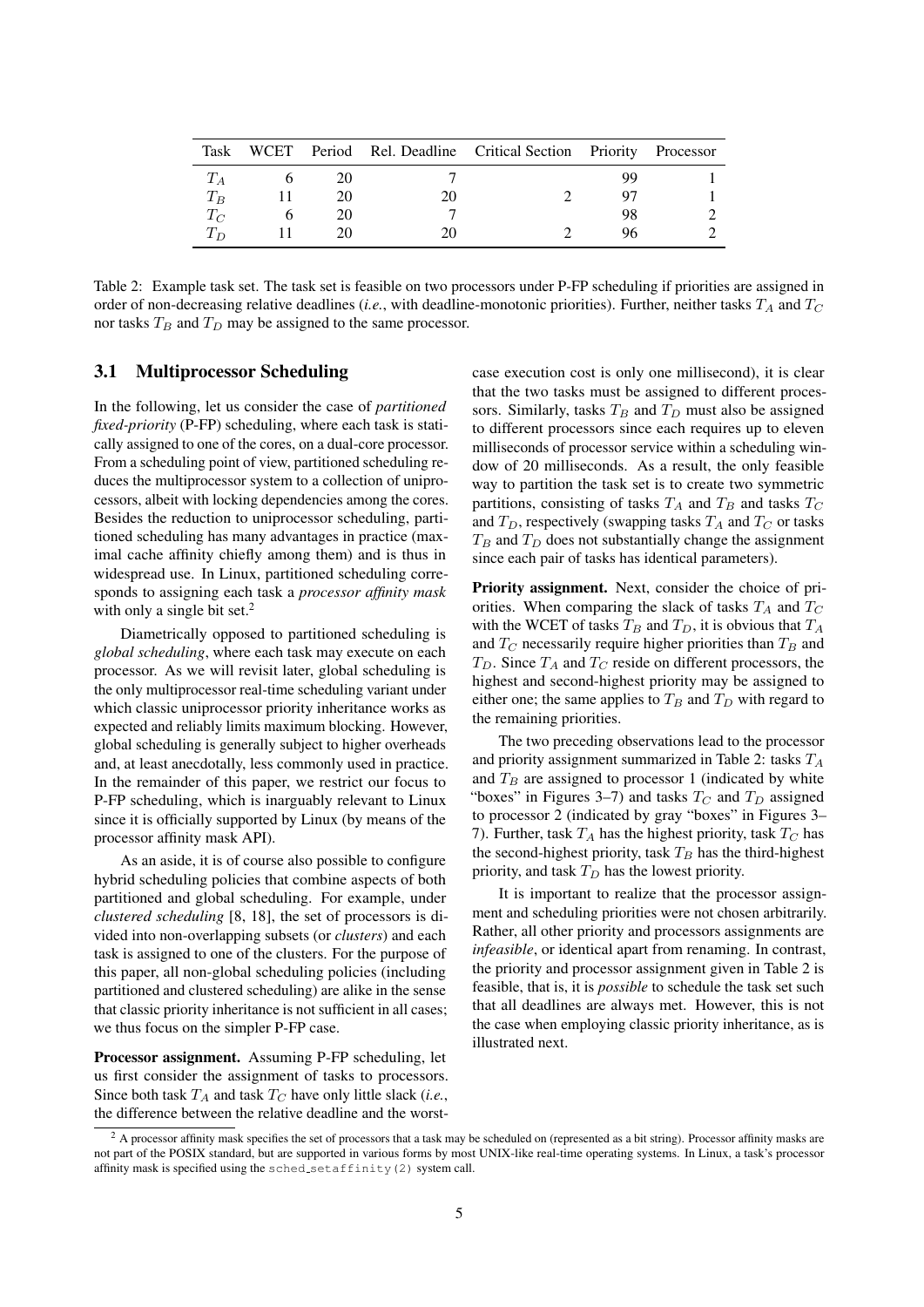

<span id="page-5-1"></span>Figure 3: Example of an extended priority inversion under P-FP scheduling despite priority inheritance. Task  $T_D$  is not scheduled despite inheriting  $T_B$ 's priority since a local task,  $T_C$ , has still higher priority. Nonetheless, task  $T_B$ suffers a priority inversion while waiting since no higher-priority task is scheduled on its processor. See Table [2](#page-4-0) for task parameters. The legend applies to Figures [4](#page-6-1)[–7](#page-9-0) as well.

#### 3.2 Priority Inheritance is Ineffective

Consider the example shown in Figure [3,](#page-5-1) which depicts a schedule of the task set given in Table [2](#page-4-0) assuming classic priority inheritance is applied across processors (as it is in Linux today). Note that task  $T_B$  misses a deadline at time 20, despite priority inheritance, and despite the fact that the total processing capacity was doubled to accommodate the increased demand. This failure arises because task  $T_B$ is blocked from time 10 until time 17 while waiting for the lock that task  $T_D$  acquired at time 9. Task  $T_B$  incurs such excessive blocking *despite priority inheritance* because its assigned priority is lower than that of task  $T_C$  (and necessarily so; if task  $T_B$ 's priority were higher than that of task  $T_C$ , then task  $T_C$  could miss a deadline instead). Task  $T_B$ 's delay constitutes a priority inversion since no higher-priority task is scheduled on task  $T_B$ 's processor while it waits (*i.e.*, from the point of view of response-time analysis, task  $T_B$  should be scheduled, but it is not). In fact, task  $T_B$ 's delay even constitutes an unbounded priority inversion because its length depends on the WCET of  $T_C$  (and not just on the critical section length).

Further, when comparing Figure [3](#page-5-1) with Figure [1,](#page-2-2) it is apparent that, in the multiprocessor schedule *with* priority inheritance, task  $T_B$  incurs as much blocking as in the uniprocessor example *without* priority inheritance! The purpose of a real-time locking protocol is to ensure bounded blocking in *all* cases, but as demonstrated above, classic priority inheritance under P-FP scheduling fails to bound priority inversions in some cases: *classic priority inheritance is ineffective under partitioned scheduling.*

Recall that the priority and processor assignment given in Table [2](#page-4-0) was not chosen arbitrarily; rather, it is the only feasible choice for the example task set (apart from renaming, which does not alter the resulting schedule). Yet it is not possible to correctly schedule it in all cases using priority inheritance. This demonstrates that classic priority inheritance—as currently implemented in Linux, and made default by the PREEMPT RT patch—is not the best choice for partitioned scheduling.

#### <span id="page-5-0"></span>3.3 The Classic Solution: Priority Boosting

It has long been known that priority inheritance alone is not sufficient to ensure bounded blocking in all cases, and several alternative real-time locking protocols for partitioned scheduling have been proposed in the literature (see [§6](#page-13-0) for a review). Common to all of the proposed protocols is that they avoid unbounded priority inversions with *priority boosting* [\[38](#page-17-5)[–40\]](#page-17-6). Under priority boosting, the priority of a lock-holding task is unconditionally raised above that of other, non-lock-holding tasks. As a result, it is not possible for tasks to be preempted by newly-released jobs, which in turn ensures that locks are released quickly.

Priority boosting is illustrated in Figure [4,](#page-6-1) which shows a schedule of the same scenario as in Figure [3,](#page-5-1) but this time assuming that tasks are priority-boosted while holding locks. Note that task  $T_C$  cannot preempt task  $T_D$ at time 10 even though  $T_C$  normally has higher priority. Since task  $T_D$  is holding a lock, it benefits from priority boosting and thus remains scheduled until it finishes its critical section at time 11. As a result, task  $T_B$  is blocked only briefly and completes before its deadline.

#### <span id="page-5-2"></span>3.4 Increased Scheduling Latency

Given that the earliest shared-memory multiprocessor locking protocol based on priority boosting—namely, the classic *multiprocessor priority-ceiling protocol* (MPCP) [\[38,](#page-17-5) [39\]](#page-17-0)—was proposed more than 20 years ago, why have such protocols not yet caught on as the *de facto* "default"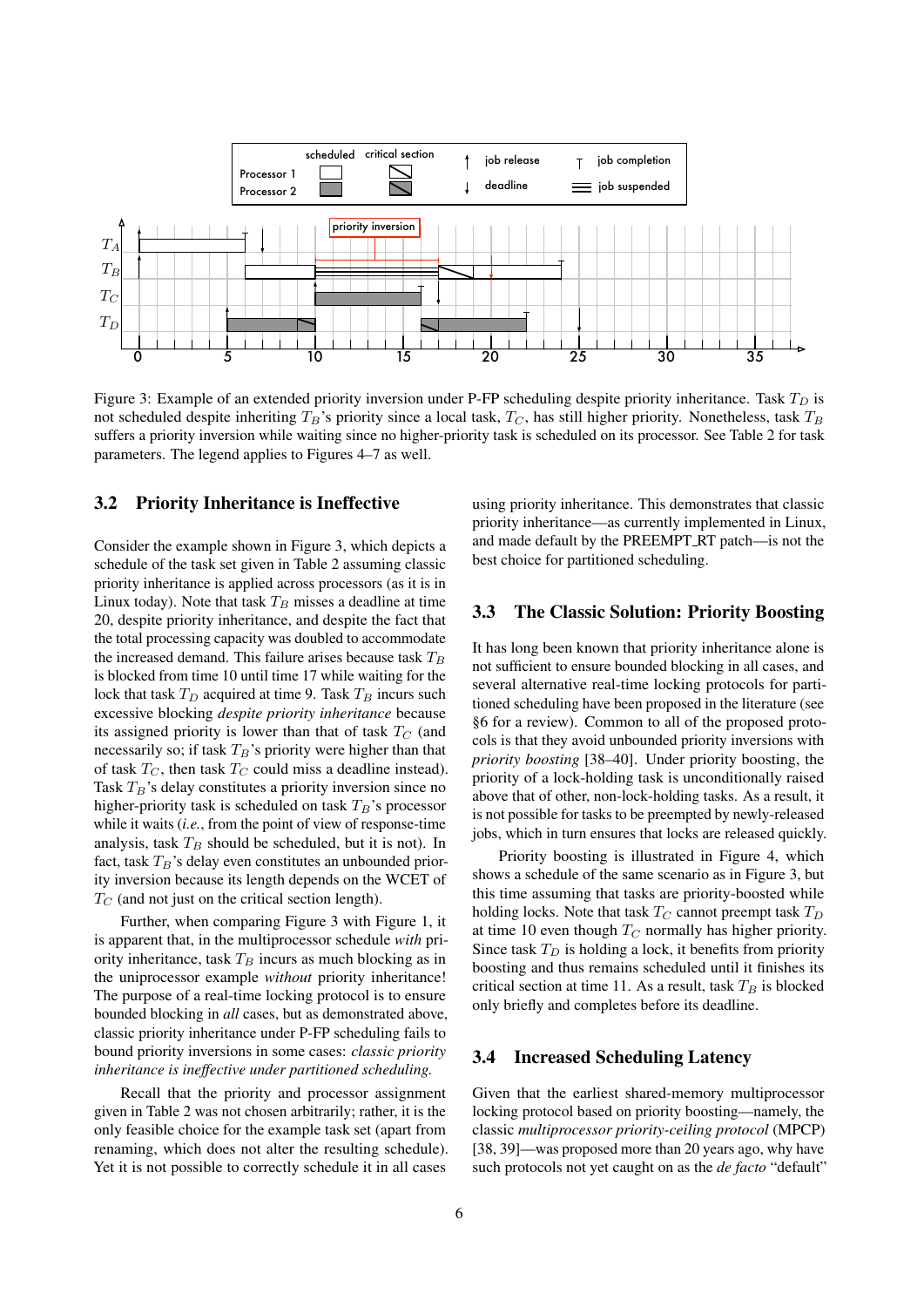

<span id="page-6-1"></span>Figure 4: Example of priority boosting under P-FP scheduling. Note that of task  $T_D$ 's critical section is not interrupted by the activation of task  $T_C$  at time 10 since  $T_D$ 's priority is elevated while holding a lock. See Figure [3](#page-5-1) for a legend.

choice? We believe the reason is that priority boosting is a rather "disruptive" progress mechanism, as *unconditionally* expediting the completion of lock-holding jobs comes at the expense of delaying other, possibly much more urgent jobs. This indiscriminate delaying of higher-priority jobs can result in increased scheduling latencies and response times, thus significantly reducing the real-time capabilities of the system.

The potential for deadline misses due to priority boosting is illustrated in the example schedule shown in Figure [5,](#page-7-0) which shows a schedule resulting from a problematic arrival sequence of the task set previously shown in Figure [4.](#page-6-1) In the depicted example, the two higher-priority tasks with short deadlines,  $T_A$  and  $T_B$ , arrive just after task  $T_D$  has acquired a lock. Task  $T_C$  on processor 2 arrives shortly after  $T_D$  became priority boosted at time 4 and thus is not scheduled until time 6, when the normal priority of task  $T_D$  is restored. This increase in scheduling latency exceeds  $T_C$ 's slack; a deadline miss thus results. Task  $T_A$  on processor 1 also misses its deadline at time 12, but for a slightly different reason. It arrives while  $T_B$  is suspended and thus is scheduled right away. However, when  $T_B$  resumes at time 6, it is now holding a lock and thus benefits from priority boosting. Hence it preempts  $T_A$ (the task with the highest unboosted priority) and delays it by two milliseconds. Here,  $T_A$  incurs a priority inversion even though it does not require a lock.

<span id="page-6-0"></span>This side effect of priority boosting makes it problematic for the Linux kernel: since priority boosting affects *all* locks (or at least all locks accessed by real-time tasks), it exposes real-time tasks to delays from potentially *any* critical section within the Linux kernel (or possibly even user-space tasks). This is only a viable option if all critical sections in any part of the kernel are known with certainty to be so short as to not cause significant delays. Given Linux's large, complex, and rapidly changing code base, this is not a realistic assumption to make. Instead, we argue that a simple tweak to priority inheritance could restore its efficacy under partitioned scheduling without introducing any of the downsides of priority boosting.

# 4 The Case for Migratory Priority Inheritance

It is easy to see why priority boosting is problematic priority boosting essentially turns critical sections into non-preemptive sections—but why exactly is priority inheritance ineffective? As we explain in the following, the root cause is that it is meaningless to compare priorities across partitions (from an analytical point of view).

On a uniprocessor, the key guarantee provided by classic priority inheritance is the following: if a priority inversion exists, then (one of) the lock-holding task(s) directly or indirectly responsible for the blocking is scheduled (assuming the absence of deadlock and that lock-holders do not suspend for locking-unrelated reasons). This is because a priority inversion exists only if a waiting task has a higher priority than all currently ready tasks; due to (transitive) priority inheritance, the blocked task's priority is made available to a lock holder, which is consequently scheduled without delay. In other words, priority inheritance establishes an analytical link between processor availability and priority inversion.

On a non-globally-scheduled multiprocessor, this property breaks down: it is possible for a lock holder to be preempted even though a blocked task is incurring a priority inversion at the same time (recall Figure [3\)](#page-5-1). There is thus no link between processor availability and priority inversion, which renders it ineffective from the point of view of worst-case analysis. The reason for this disconnect is that the processor on which the priority inversion is incurred (*i.e.*, the processor that would be available) may not be the one on which the lock holder resides. That is, on a multiprocessor, a priority inversion still signals the availability of a processor (with respect to the blocked task's priority level); however, if the lock holder may not migrate to the available processor(s), then an unbounded priority inversion may still arise.

As an aside, this dependence on task migration explains why classic priority inheritance *is* effective under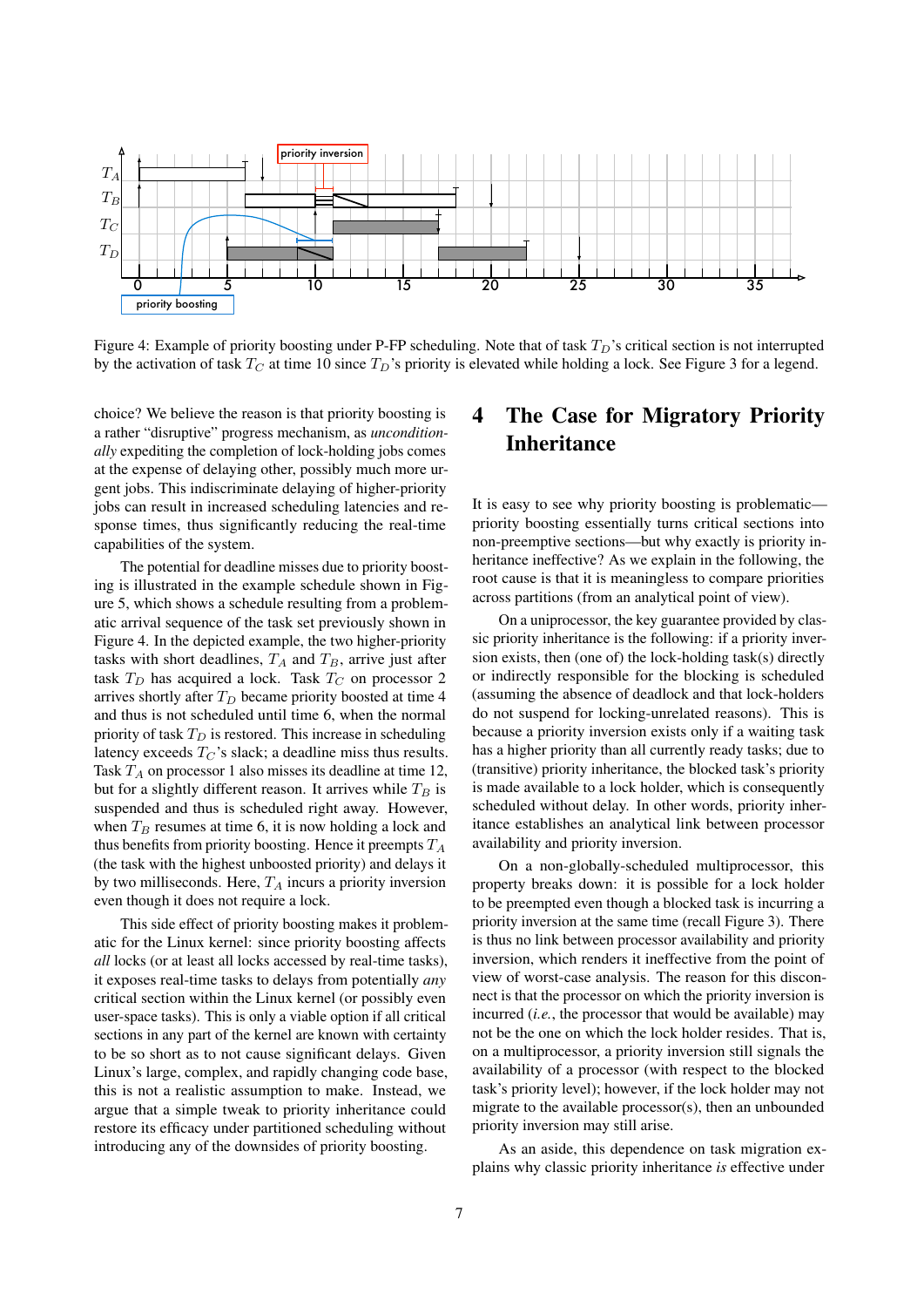

<span id="page-7-0"></span>Figure 5: Example of increased scheduling latency and blocking due to priority boosting under P-FP scheduling. Task  $T<sub>C</sub>$  misses its deadline because the processor is occupied by a priority-boosted task when its job is released, which causes it to suffer increased scheduling latency. See Figure [3](#page-5-1) for a legend.

global scheduling—under global scheduling, lock holders may always migrate to all processors, which restores the link between processor availability and priority inversion.

### <span id="page-7-1"></span>4.1 A Simple Solution

The above considerations show that task migration is necessary to some extent if unbounded priority inversions and priority boosting are both to be avoided. However, short of resorting to global scheduling, what can be done to restore the efficacy of priority inheritance on multiprocessors?

We propose the following solution: augment priority inheritance with *processor affinity mask inheritance*. That is, inheritance should not only pertain to scheduling priority, but should also extend to the *eligibility* to execute on a particular processor. For brevity, we refer to the combination of priority inheritance and processor affinity mask inheritance as *migratory priority inheritance*.

Migratory priority inheritance works as follows. Let  $\pi_x$  denote the assigned priority of a given task  $T_x$ , and let  $M_x$  denote the processor affinity mask of  $T_x$  (*i.e.*,  $M_x$ ) is the set of processors that  $T_x$  has been assigned to). If  $T_x$  is blocked by another task  $T_y$ , then  $T_y$  inherits  $T_x$ 's *eligibility tuple*  $(\pi_x, M_x)$ , with the interpretation that  $T_y$ may execute on any of the processors included in  $M_x$  with priority  $\pi_x$ . The inherited eligibility tuple takes effect in addition to all other inherited eligibility tuples (if any) and  $T_{\nu}$ 's own eligibility tuple (*i.e.*,  $T_{\nu}$  may always execute with priority at least  $\pi_y$  on any of the processors in  $M_y$ ).

To be precise, the effective scheduling parameters of a task  $T_y$  are determined as follows. Let  $E_y$  denote the set of eligibility tuples currently inherited by  $T_y$  (if any, including all tuples available due to transitive inheritance). Then  $T_y$ 's *effective processor affinity mask*  $M'_y$  is the set of processors

$$
M'_y \triangleq \bigcup \{M_i \mid (\pi_i, M_i) \in E_y \cup (\pi_y, M_y)\}.
$$

Paraphrased, under migratory priority inheritance, a task

may execute on any processor that it or one of the tasks that it blocks is eligible to execute on.

Further, on each processor  $p \in M'_y$ , the *effective scheduling priority*  $\pi'_{y,p}$  of  $T_y$  is defined as follows:

$$
\pi'_{y,p} \triangleq \max \{ \pi_i \mid (\pi_i, M_i) \in E_y \cup (\pi_y, M_y) \land p \in M_i \}.
$$

In other words, priority inheritance is applied on a perprocessor basis such that a task may have a different priority on each processor that it is eligible to execute on.

At any time and on each processor  $p$ , the task eligible on  $p$  with the highest effective priority on processor  $p$  is scheduled unless it is already scheduled elsewhere (*i.e.*, Linux's usual push/pull semantics are applied with regard to effective priorities and processor affinity masks). While the focus in this paper is P-FP scheduling (where each  $M_x$  contains only a single processor), the presented mechanism seamlessly works with arbitrary processor affinity masks, and reduces to classic priority inheritance on uniprocessors and under global scheduling.

Most importantly, it can be shown that migratory priority inheritance is analytically sound and predictable: it limits priority inversions in all cases, which we illustrate with examples next, and can thus be used to determine bounds on worst-case blocking *a priori*.

#### 4.2 Bounded Priority Inversion

The schedule in Figure [6](#page-8-0) demonstrates that migratory priority inheritance is effective at bounding priority inversion without inducing blocking in higher-priority tasks. The schedule shows the same arrival sequence as in Figure [3](#page-5-1) (which assumes classic priority inheritance), but assumes that migratory priority inheritance is used instead. Note that, at time 10, the lock-holding task  $T_D$  is immediately preempted by the arrival of the higher-priority task  $T_C$ , thereby shielding task  $T_C$  from incurring any additional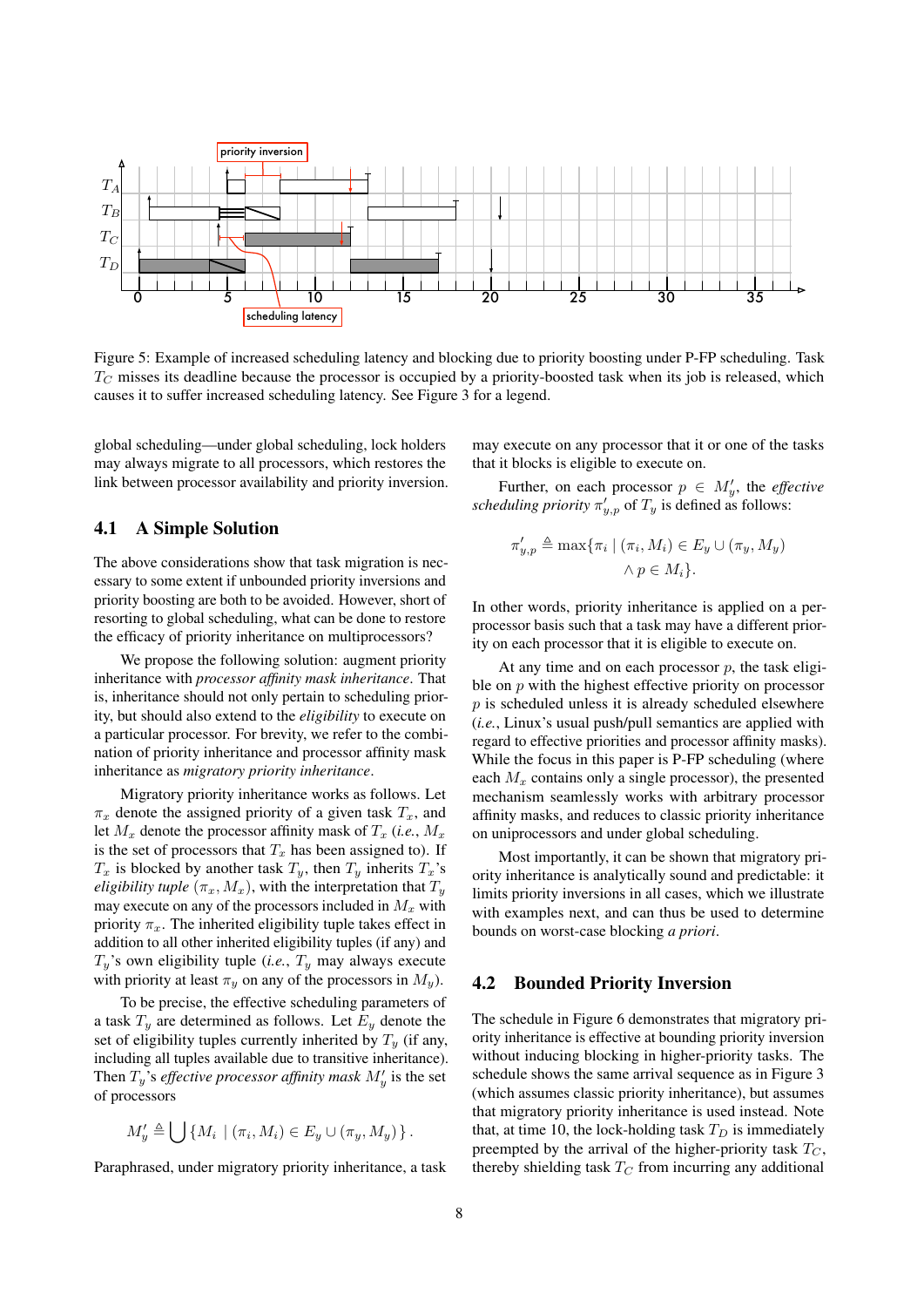

<span id="page-8-0"></span>Figure 6: Example of migratory priority inheritance under P-FP scheduling. When task  $T_B$  becomes blocked on task  $T_D$  at time 11,  $T_D$  inherits  $T_B$ 's processor affinity mask and thus is able to migrate to processor 1 to complete its critical section without further delay. See Figure [3](#page-5-1) for a legend.

delays due to unrelated critical sections. As a result, task  $T_C$  completes in time.

Migratory priority inheritance takes effect when task  $T_B$  becomes blocked on task  $T_D$  at time 11. Under migratory priority inheritance,  $T_D$  is now eligible to execute on processor 1 with priority 97 (task  $T_B$ 's priority) since task  $T_D$  inherits task  $T_B$ 's processor affinity mask in addition to task  $T_B$ 's priority, and also on processor 2, but only with priority 96 (task  $T_D$ 's own priority) since task  $T_B$ 's priority is only valid on processors included in task  $T_B$ 's processor affinity mask. Task  $T_D$  thus migrates to processor 1 where no higher-priority task is currently ready. This allows  $T_D$  to finish its critical section at time 12, which causes it to stop inheriting  $T_B$ 's processor affinity mask and priority. Task  $T_D$  thus becomes ineligible to execute on processor 1 and is migrated back to processor 2 (where the higher-priority task  $T_C$  is still executing). Since migratory priority inheritance ensures the timely completion of  $T_D$ 's critical section,  $T_B$  is blocked only briefly from time 11 until time 12 and completes before its deadline.

In general, migratory priority inheritance ensures that the maximum priority inversion (per lock access) is limited to the length of one critical section, thereby offering a progress guarantee similar to priority inheritance on uniprocessors. As in the uniprocessor case, this guarantee derives from the definition of priority inversion. Recall that a suspended task suffers priority inversion only if no higher-priority task is scheduled (with respect to some processor included in its processor affinity mask). This implies that, due to processor affinity mask inheritance, the blocking task is eligible to execute on a processor on which, due to priority inheritance, its effective priority is sufficient to be scheduled without delay.

### 4.3 Unaffected Worst-Case Latency

A key property of priority inheritance on uniprocessors is that a task is never delayed due locks accessed only by lower-priority tasks. It is this very property that priority boosting lacks and which causes the detrimental increase in worst-case scheduling latency discussed in [§3.4.](#page-5-2) In contrast, this isolation of high-priority tasks from low-priority activity is maintained under migratory priority inheritance.

This is demonstrated by the example depicted in Figure [7,](#page-9-0) which shows the same arrival sequence as in Figure [5](#page-7-0) assuming migratory priority inheritance instead of priority boosting. The benefits of migratory priority inheritance are immediately apparent as no deadlines are missed. In particular, both tasks  $T_C$  and  $T_A$  incur no delays when they are released at times 4.5 and 5, respectively. Further, note how task  $T_D$  progresses in the execution of its critical section whenever at least one of the two processors is available: initially,  $T_D$  starts execution on (its assigned) processor 2 at time 4, but when it is preempted by  $T_C$ at time 4.5,  $T_D$  migrates to processor 1. At time 5  $T_D$ is again preempted since, with the arrival of  $T_A$ , there is no longer a priority inversion  $(T_B$  is still suspended, but it is no longer the highest-priority task on its processor and thus would not be scheduled even if it were ready). Finally, at time 10.5,  $T_D$  migrates back to processor 2 when its assigned processor becomes available.

Overall, this example shows that migratory priority inheritance ensures the rapid completion of critical sections that cause priority inversions without imposing undue delays on independent higher-priority tasks.

#### 4.4 Fast Path and Overheads

An important concern in practice is implementation efficiency in the common case. That is, while worst-case performance is clearly important in real-time systems, many applications hosted on Linux demand both real-time predictability and high throughput. With regard to the latter requirement, it is important for the common, uncontended case to be as efficient as possible.

Common-case efficiency is another weak point of priority boosting since it requires effective priority changes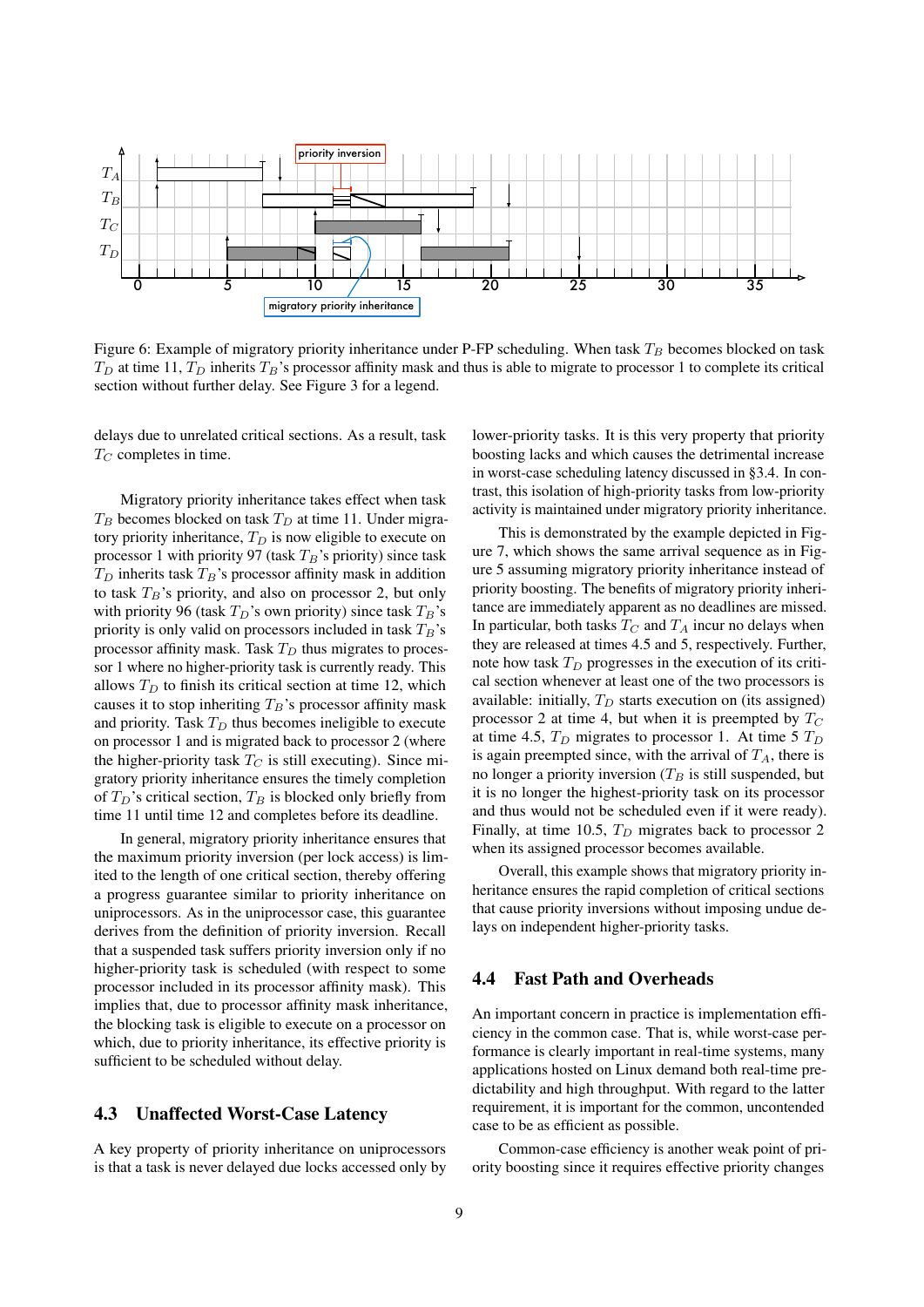

<span id="page-9-0"></span>Figure 7: Example of migratory priority inheritance under P-FP scheduling. Since migratory priority inheritance takes effect only while a task suffers a priority inversion, it does not increase the scheduling latency of higher-priority tasks. See Figure [3](#page-5-1) for a legend.

for each critical section, which involves system calls in Linux. In contrast, migratory priority inheritance takes effect only when there is contention and does not require any kernel involvement in the common, uncontended case. It is thus fully compatible with Linux's futex interface.[3](#page-9-1)

The only overhead increase (compared to regular priority inheritance) is the need to migrate tasks when lock holders are preempted. However, these migrations occur only rarely (only in the contended case, and even then only if an "untimely" preemption of the lock holder occurs) and only if cache affinity is lost anyway (due to the triggering preemption). Further, lock-holder migrations do not involve the full working set of the migrating task; rather, only the working set of the critical section, which is typically minuscule, is accessed on the remote core.

### 4.5 POSIX and Developer Expectations

In the context of Linux, a another practical concern is compliance with the POSIX standard. In particular, Linux generally strives to satisfy the POSIX "Multi-Purpose Realtime System Profile" (PSE54) [\[2\]](#page-15-0), and any change to Linux's locking primitives must be compatible with both the letter and, perhaps more importantly, the spirit of the POSIX standard. We believe migratory priority inheritance satisfies both requirements.

First, with regard to the actual standard, compliance in the multiprocessor case is trivial due the simple fact that the POSIX real-time profile does not address multiprocessor issues; any solution that does not conflict with the uniprocessor requirements is thus "compliant." In particular, Linux's processor affinity mask implementation is not (yet) covered by the POSIX standard, even though the concept of processor affinity masks is widespread among UNIX-like real-time operating systems; adding processor affinity mask inheritance is thus unproblematic. Further, migratory priority inheritance reduces to regular priority

inheritance on uniprocessors. Hence, it is possible to introduce migratory priority inheritance into the Linux kernel without breaking POSIX compliance.

Second, with regard to the "spirit" of the standard, we believe that migratory priority inheritance restores key properties that application developers have come to expect from priority inheritance on uniprocessors:

- 1. it only takes effect in the case of contention, thereby avoiding overheads when kernel intervention is not required;
- 2. high-priority tasks are shielded from any delays due to locks accessed only by lower-priority tasks, which makes it safe to enable migratory priority inheritance for all kernel locks;
- 3. migratory priority inheritance does not require developers to specify protocol parameters (such as priority ceilings);
- 4. migratory priority inheritance works with arbitrary processor affinity masks (*i.e.*, it fully supports all scheduling options supported by Linux); and
- 5. whenever there exists a priority inversion, at least one blocking task is scheduled on some processor (assuming the absence of deadlock and that tasks do not self-suspend for locking-unrelated reasons), thereby ensuring the timely completion of blocking critical sections.

To summarize our argument, classic priority inheritance (when applied to partitioned scheduling) satisfies properties 1–4, but does not guarantee in all cases that priority inversions will be bounded, and priority boosting satisfies properties 3–5, but may unconditionally delay higher-priority tasks. In contrast, migratory priority inheritance satisfies all five properties. In particular, while we

<span id="page-9-1"></span><sup>&</sup>lt;sup>3</sup> A *fast user-space mutex* (*futex*) [\[25\]](#page-16-3) is a mutex implementation in which the lock word is shared between kernel and user space. This allows tasks to acquire and release locks without system calls in the uncontended case. Kernel intervention is only required when blocking occurs.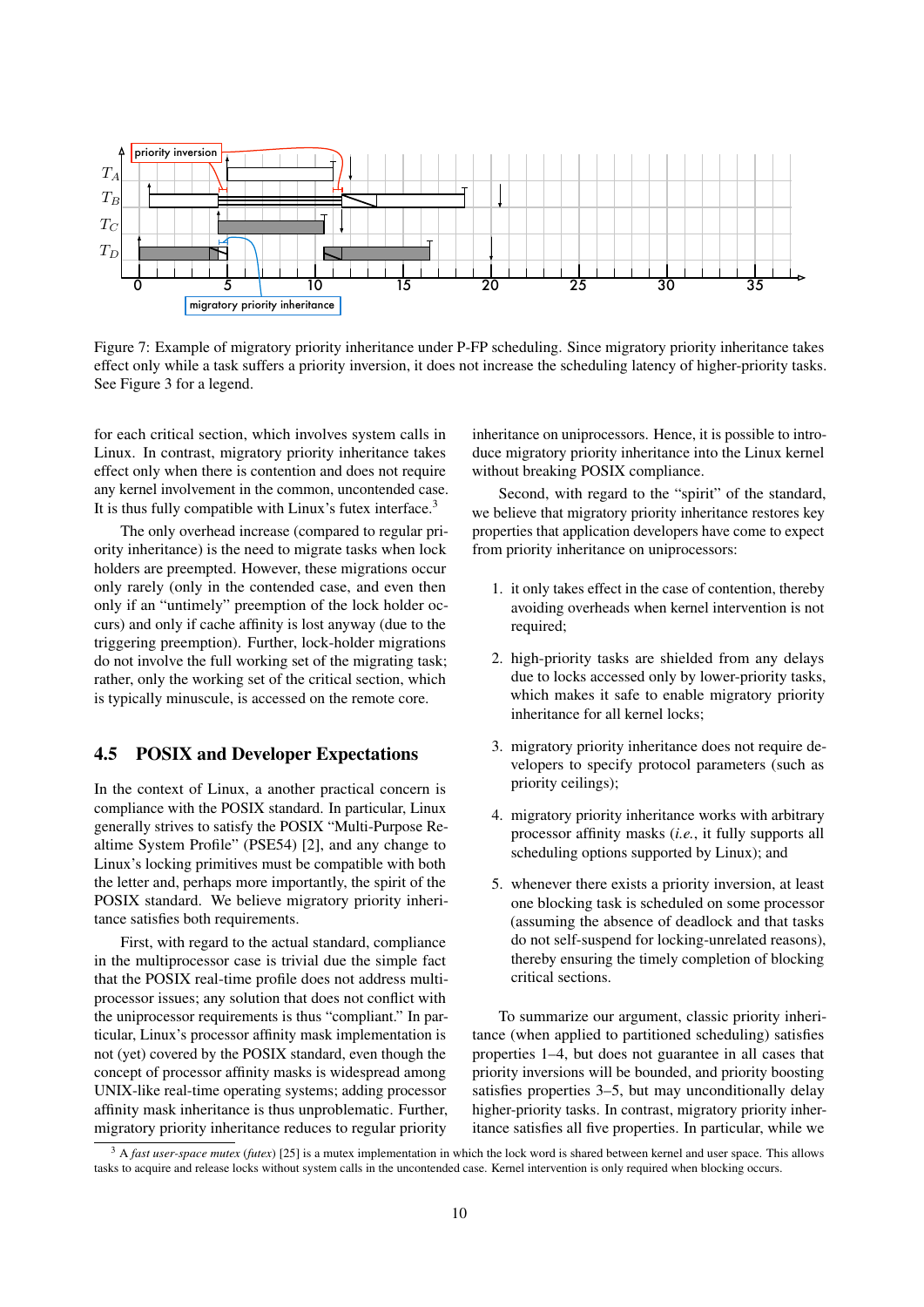have focused on P-FP scheduling in this paper for ease of exposition, it is important to note that migratory priority inheritance works with arbitrary processor affinity masks, including global scheduling (where it reduces to regular priority inheritance). We believe that migratory priority inheritance can be realized in Linux with acceptable overheads and thus deem it an attractive solution to the "predictability gap" that currently exists under Linux on non-globally-scheduled multiprocessors.

Next, we outline an implementation of migratory priority inheritance in Linux, point out potential challenges, and discuss a simplified variant.

## <span id="page-10-0"></span>5 Implementation Considerations

Linux offers a well-structured and modular implementation of the classic priority inheritance protocol. In the following, we first review Linux's existing priority inheritance infrastructure and then discuss how migratory priority inheritance can be realized in Linux. Some familiarity with the Linux kernel is assumed. Readers primarily interested in the algorithmic properties of migratory priority inheritance may safely skip this section.

The considerations presented in this section are based on a prototype implementation of migratory priority inheritance in the 3.5 "vanilla" kernel, that is, without the PRE-EMPT\_RT patch, which does not modify the mechanisms relevant to the following discussion. Even though the specific kernel version (which is the most recent at the time of writing) may soon be outdated, the ideas underlying Linux's priority inheritance support have not substantially changed since the original priority inheritance patches [\[19\]](#page-16-1) and are likely to remain valid in future versions as well.

### 5.1 The Current Implementation

The abstraction of a lock (or *mutex*) is provided by the rt mutex structure, which encapsulates information about both the task currently owning the mutex and the tasks currently waiting to acquire the mutex (*waiters*). Lock ownership information and the presence of waiters are efficiently encoded together and can be updated with a single atomic compare-and-exchange operation.[4](#page-10-1)

A waiting task is represented by a structure named rt mutex waiter, which is allocated on a task's stack when it fails to acquire a lock. Tasks waiting for a mutex are enqueued in a wait queue, which is sorted by task priority and contained in the lock's rt\_mutex structure. Multiple tasks can be waiting to acquire the same lock and a single task can hold multiple locks (and thus block tasks waiting for different locks). Under priority inheritance, the priority of a lock-holding task  $T_x$  must be raised to the priority of the highest-priority task (the *topmost waiter* in kernel parlance) currently waiting to acquire *any* of the locks currently held by  $T_x$ .

Top waiters. Clearly, quickly retrieving the current (inherited) priority of a task  $T<sub>x</sub>$  is key to implementing priority inheritance efficiently. In Linux, the highest-priority waiter (*i.e.*, the *top waiter*) of each lock owned by  $T_x$  is enqueued in a priority-sorted list. This list is commonly referred to as  $T_x$ 's *top waiters list*. Since the top waiters list is priority-sorted, the head of the list is the topmost waiter, and holds the highest priority among the tasks waiting for all the locks currently owned by  $T_x$ . Under classic priority inheritance, the topmost waiter's priority is exactly the priority that should be inherited by  $T_x$ .

Priority adjustments. The (inherited) priority of a lockholding task  $T_x$  may have to be updated whenever  $T_x$ releases a lock and whenever a higher-priority task joins or leaves the set of tasks waiting for a lock owned by  $T_x$ (*e.g.*, due to timeout expiration or signal delivery). When a task  $T<sub>y</sub>$  fails to acquire a lock L that is currently held by another task  $T_x$ ,  $T_y$  is registered among the waiters for L, and, if  $T_y$  is the new top waiter with regard to L,  $T_x$ 's top waiters list is updated. In this case, the priority of the lock holder  $T_x$  is re-evaluated.

The required priority adjustment is performed by the \_rt\_mutex\_adjust\_prio() function, which invokes rt mutex getprio() to retrieve the effective (*i.e.*, possibly inherited) priority of a task, and invokes rt mutex setprio() to update the priority of the task if it differs from the current one. If a task has no waiters, rt\_mutex\_getprio() simply returns the task's assigned base (*i.e.*, not inherited) priority. The function rt mutex setprio() acquires the appropriate runqueue lock needed to safely update the priority of a task.

### 5.2 Migratory Priority Inheritance

Given the simplicity of migratory priority inheritance, we believe that it can be supported within the current priorityinheritance Linux framework with a limited amount of changes. Nonetheless, some of these changes could be nontrivial to implement correctly.

The key approaches to reduce the impact on the existing code are:

- appropriately construct a list of relevant highestpriority waiters that increase the effective priority and/or extend the effective processor affinity mask of the lock-holding task;
- promptly update the priority of a lock-holding task

<span id="page-10-1"></span><sup>&</sup>lt;sup>4</sup> The actual design of  $rt\_mutes$  and the operations needed to update the ownership of a mutex are slightly more involved. An introductory-butdetailed description of the design of real-time mutexes can be found in the kernel documentation.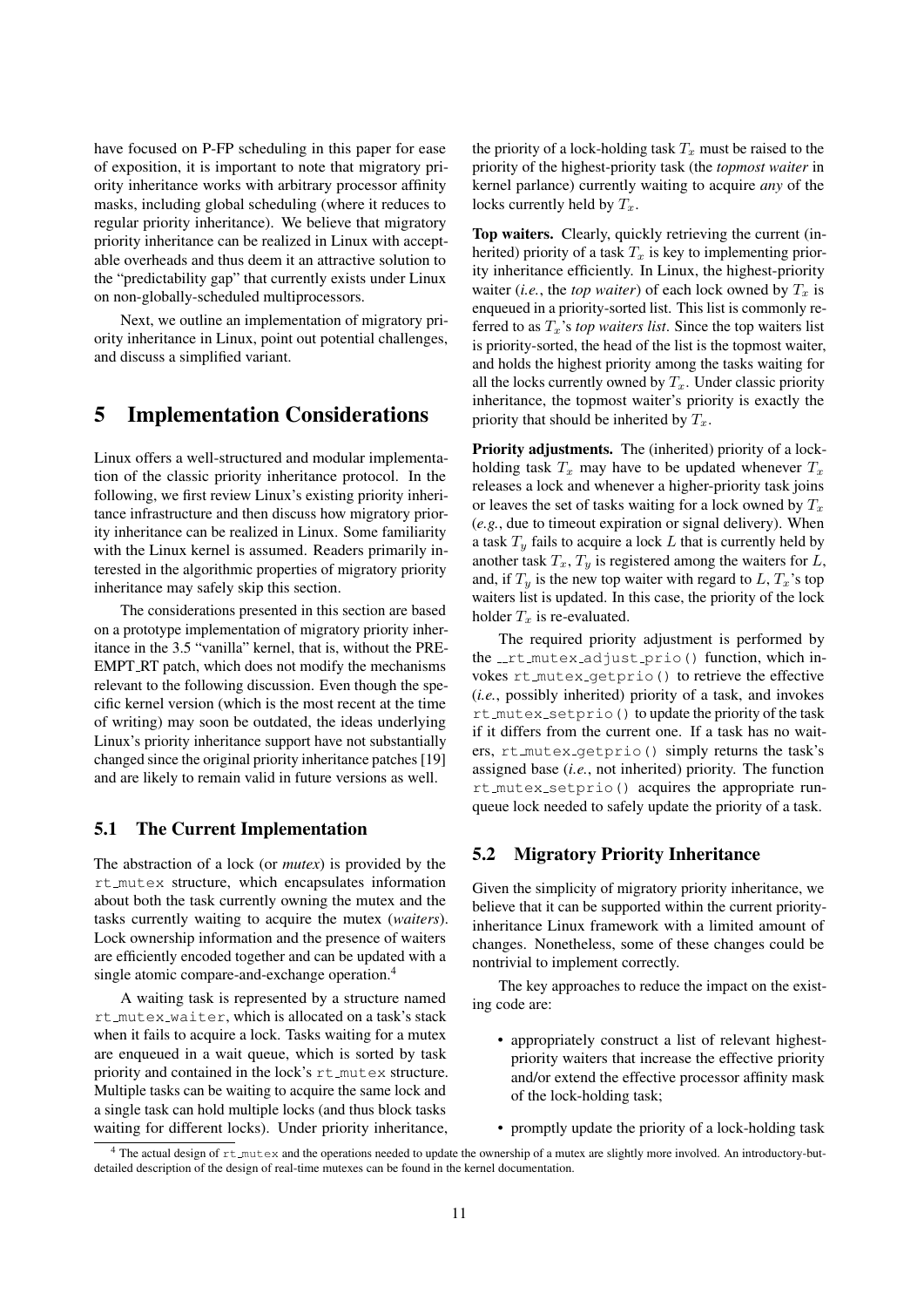if its current processor is included in the processor affinity mask associated with some newly inherited, higher priority; and

• update the push/pull migration logic to consider per-processor priorities that may differ among processors for lock-holding tasks.

Next, we discuss the data structures and operations needed to support migratory priority inheritance.

Waiters, top waiters, and top masks. As under normal priority inheritance, migratory priority inheritance should ensure that locks will be acquired in the "right order" by the tasks waiting for them. Specifically, the highestpriority waiter should become the next lock owner when the current owner releases it. Therefore, Linux's current implementation of a priority-sorted queue of waiters is not modified under migratory priority inheritance.

However, the notion of top waiters differs under migratory priority inheritance from the one under normal priority inheritance. Specifically, different waiters may have different processor affinity masks. Therefore, more than one "top waiter" may exist for each lock in the sense that more than one waiting task may contribute to the lock holder's effective priority on some processor. To keep track of these "top waiters," a *top-mask list* is added to each lock. This list contains the eligibility tuples of tasks (*i.e.*, *top-mask waiters*) that have non-redundant processor affinity masks (*i.e.*, that are eligible to execute on some processor that none of the higher-priority tasks blocked on the same lock are eligible to execute on).

Detecting whether a newly blocked tasks contributes a non-redundant processor affinity mask can be easily accomplished if the top-mask list sorted in task priority order. To do so, the list is traversed from highest to lowest priority and the union of the processors already contributed by equal-or-higher-priority waiters is accumulated.

The **squashed mask list**. Under migratory priority inheritance, a lock-holding task  $T<sub>x</sub>$ 's effective priority *on each processor* is defined by the eligibility tuples (*i.e.*, the priorities and processor affinity masks) of its top-mask waiters, in addition to its assigned base priority and processor affinity mask. However, for efficiency reasons, it is undesirable to enumerate all top-mask waiters as part of each scheduling decision.

Instead, the required information about a task  $T_x$ 's top-mask waiters (which are possibly waiting on different locks) can be compactly represented by caching, for each priority level *l*, where  $1 \le l \le 99$ , the associated union of affinity masks of all top-mask waiters with assigned priority l. This *broadest mask* with respect to priority level l is the set of processors on which  $T<sub>x</sub>$  is eligible to execute with priority at least l. For each lock-holding task, non-empty broadest masks are stored in order of decreasing priorities in the squashed mask list, which is similar in purpose to the top waiters list under normal priority inheritance. The squashed mask list of  $T_x$ is updated whenever a task joins or leaves the top-mask list of a lock that is currently held by  $T_x$ , and also when  $T_x$  acquires or releases a lock.

The **inheriting list**. In Linux's current loadbalancing implementation, the push/pull logic selects the target processor for a migrating task by comparing its effective priority with the current highest priority on *remote* processors. That is, the push/pull migration code considers the *local* priority of a task and compares with the priorities of remote tasks under the assumption that priorities do not change. Further, only the highest-priority task that is currently *not* scheduled is considered as a migration candidate to avoid scanning the entire run queue.

Unfortunately, neither is correct under migratory priority inheritance since a task's priority may vary on different processors. In fact, the current migration logic may consider a task with relatively low priority on one processor *never* eligible to migrate, even if its priority would be the highest on all the other processors. To overcome this issue, the migratory logic must *quickly* identify *all* tasks subject to migratory priority inheritance and check migrations opportunities for *each* for them, independently of their local priority.

To this end, tasks subject to migratory priority inheritance are kept track of by inserting them in a *dedicated* list on each run queue. This list (the inheriting list) contains only migratory priority inheritance tasks that both are runnable, but not currently scheduled, and that have a non-empty squashed mask list (*i.e.*, preempted tasks that inherit some priority). Tasks in the inheriting list are still subject to standard local scheduling, and are therefore still queued at their appropriate priority levels in the normal fixed-priority run queues. Furthermore, when a task is selected for scheduling, it should also be removed from the inheriting list. (Similarly to the current push/pull migration logic, a scheduled task should never be considered for migration.)

The inheriting list is employed by the push/pull migration logic to quickly enumerate those tasks that require special management. In addition, when tasks are moved to other run queues, it must be ensured that the inheriting list is properly maintained and updated on each processor. Although each push/pull operation should consider each task in the inheriting list, in a typical use case (*i.e.*, if locks are only infrequently contended), the inheriting list should be short, or even empty, most of the time.

Local priority adjustment. If a lock-holding task inherits a higher-priority eligibility tuple that includes the processor where it is currently scheduled, its effec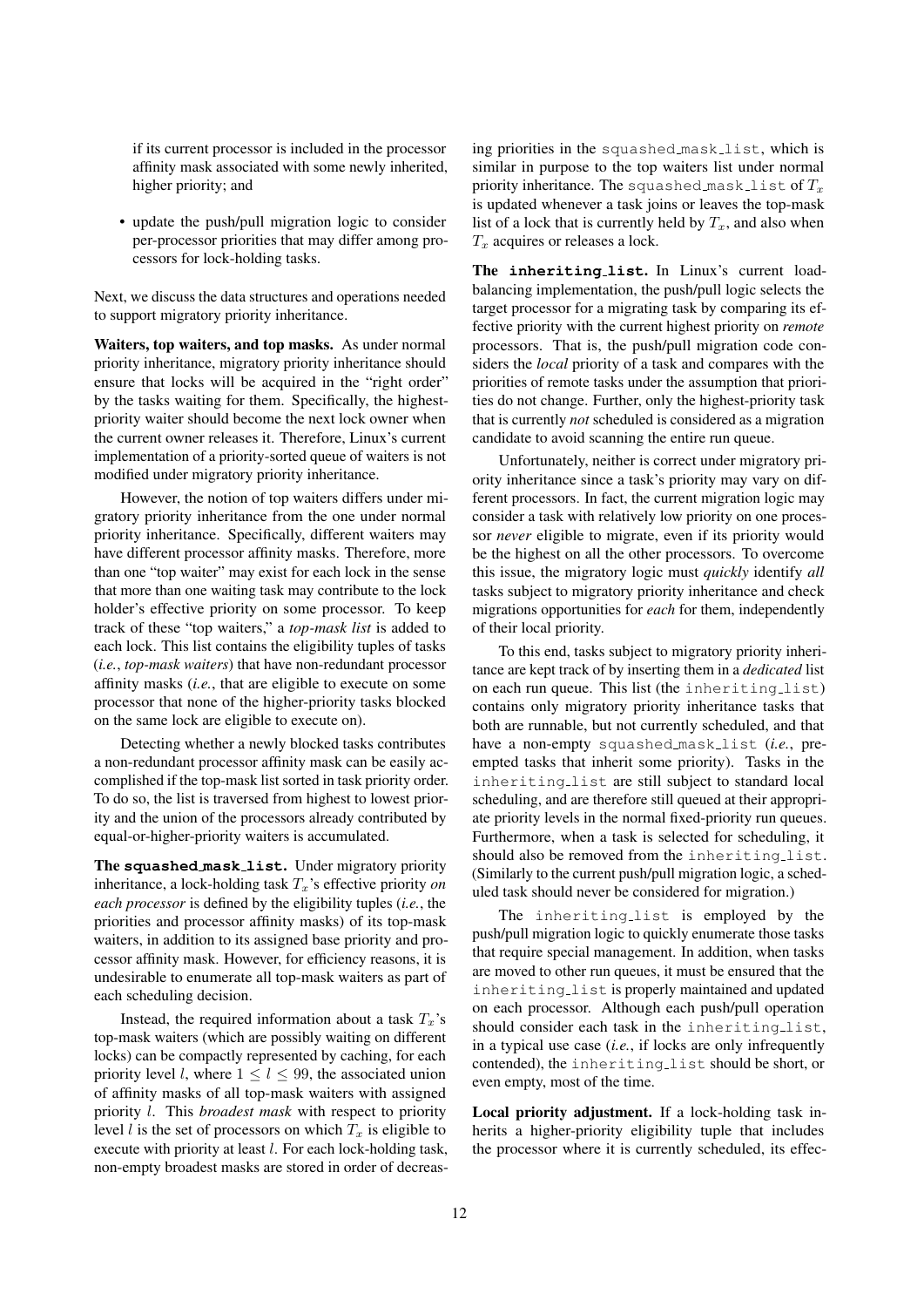tive priority is immediately updated. Therefore, when the priority of a task  $T_x$  needs to be updated, the rt mutex adjust prio() function traverses the squashed mask list and updates the effective priority of  $T_x$  to the first priority that includes the current processor in the associated broadest mask. If no such priority level exists, then the scheduler is triggered to initiate a push migration (if applicable).

The priority adjustment logic must further update the normal fixed-priority run queues of the lock-holding task, as well as the inheriting list if the task becomes scheduled due to the priority adjustment.

Push and pull migrations. Push and pull operations migrate a task that cannot be executed on the current processor (*e.g.*, because a higher priority task is already scheduled) to a processor where it has sufficient priority to be executed without delay.

Under migratory priority inheritance, every push/pull operation further attempts to migrate *each* task currently in the inheriting list. For each such task  $T_x$ , a push/pull operation iterates over  $T_x$ 's squashed mask list and, for each priority level l, tries to migrate  $T_x$  to one of the processors in the associated broadest mask. Since the squashed mask list is priority-ordered, a push/pull operation for a task  $T_x$  at priority level  $l$  can safely skip those processors where it was already not possible to migrate  $T_x$  at a higher priority.

For each lock-holding task subject to migratory priority inheritance, the above migration logic considers all eligibility tuples that contribute to the effective priority on some processor. If the lock-holding task has sufficient (inherited) priority to execute on some processor, the above migration logic will thus find the processor where the lock-holding task is eligible to execute immediately.

#### 5.3 Implementation Challenges

While the changes discussed in the previous section are conceptually not very difficult, they do require considerable runtime management. In the following, we discuss potential bottlenecks and possible workarounds.

Update the **squashed mask list**. Unfortunately, updates to the squashed mask list are not balanced. Particularly, the compact representation used by the broadest-per-priority masks cannot be inverted, and does not allow to determine the individual contributions of each top mask waiter (as implied by "squashed").

Therefore, when a waiter leaves the top mask list of a lock held by a task  $T_x$  (e.g., due to a timeout expiration or signal delivery), or when a lock is released by  $T_x$ , some or all of the broadest-per-priority masks may have to be recomputed starting from the top-mask lists of all the locks "reachable" from  $T_x$  in the undirected wait-for

graph (*i.e.*, all the locks whose waiters are blocked by  $T_x$ ). This expensive operation is the price to pay to enable efficient push/pull migrations. In fact, migration checks are far more frequent than (contended) lock releases or waiter cancellation and thus should only consider the tuples in the squashed mask list because said list is likely short and, in the worst case, bounded by the total number of priority levels.

Alternatives to the squashed mask list that do not require pre-computation of the broadest-per-priority masks may be equally expensive. For example, precomputing the squashed mask list may be avoided by dynamically exploring the tree of all the top-mask lists for each of the reachable locks. Since this operation should be repeated at each push/pull migration attempt, for each task in the inheriting list, the associated overheads can only be afforded if the lock-tree to explore is shallow and sparse.

An alternative for embedded systems. Another alternative implementation of migratory priority inheritance that does not rely on the squashed mask list is perprocessor priority inheritance. This approach requires to split a task's priority field in an array of per-processor priorities. Normal priority inheritance is employed to independently update the highest priority values for the task on each (possibly inherited) eligible processor.

Although fast and efficient, memory usage is the major drawback of this approach. While it may be preferable for processor counts typically found in today's embedded systems (*i.e.*, roughly  $\leq 32$  processors), it clearly does not scale to large systems (such as the proverbial 4096-processor NUMA machine).

Updating the inheriting list. Under migratory priority inheritance, the inheriting list allows to quickly identify tasks that require a special migration policy, and it is therefore fundamental to correctly realize the expected theoretical properties of migratory priority inheritance. Nonetheless, the inheriting list is an additional per-processor list that, despite being frequently empty unless locks are permanently contended, needs to be appropriately managed. Furthermore, extra care is needed to enqueue and dequeue tasks in both standard priority run queues and in the inheriting list. This causes additional overheads that can be avoided entirely by giving up on some of the analytical properties of migratory priority inheritance, as we discuss next.

### 5.4 A Simplified Implementation

In this section we briefly discuss a simplified version of migratory priority inheritance that trades improved efficiency for higher delays.

One of the main performance-critical operations of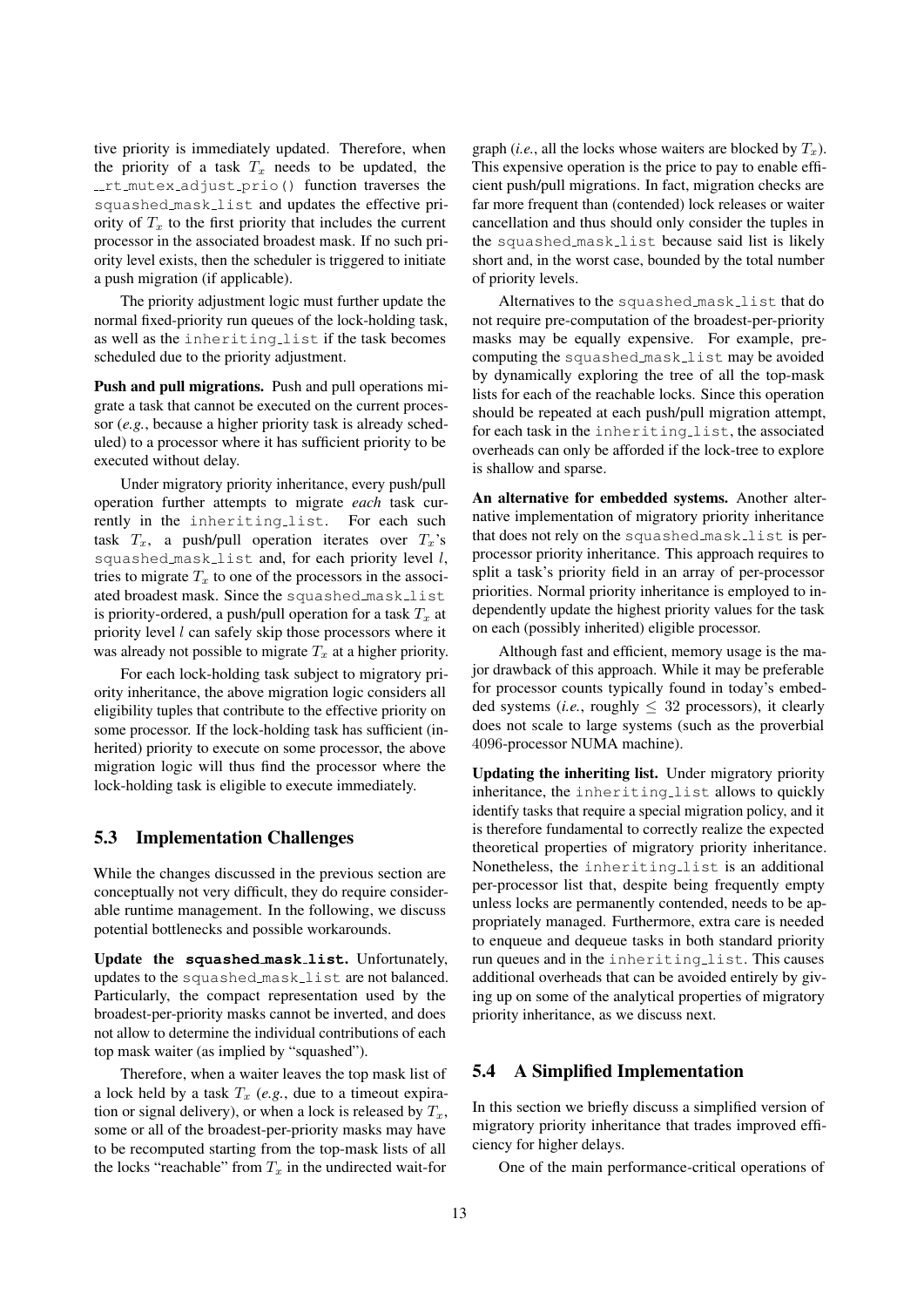migratory priority inheritance is evaluating all the possible migration options in the squashed mask list when a task is selected of a push/pull migration.

The *simplified migratory priority inheritance* targets exactly this expensive operation. Under this variant, the squashed mask list is replaced by a single, unified *broadest mask* that holds the union of the affinity masks of *all* the top-mask waiters blocked by a lock-holding task, irrespective of their assigned priorities. Contrary to the squashed mask list, the broadest mask does not take priority levels into account, and simply represents the set of processors on which the lock-holding task is entitled to run, at either its base or an inherited priority.

Under simplified migratory priority inheritance, a lock-holding task is allowed to execute on *every* processors included in its broadest mask, at its *highest* (inherited) priority. Contrary to full migratory priority inheritance, simplified migratory inheritance preserves both current Linux's top waiter semantics and top-waiters list. In fact, with the above relaxed execution rule, simplified migratory priority inheritance behaves exactly like normal priority inheritance with regard to priorities. Since the priority of a task does no longer depend on the processor where it is scheduled, it should not be re-evaluated as part of each push/pull migration, but only—as under classic priority inheritance—when the top waiters list is updated.

Further, under simplified priority inheritance, the effective priority of a task is a *global* property that is valid on all processors where the task is eligible to execute, and therefore, push/pull migrations can safely compare the "local" priority of a task with remote priorities. The lack of a global effective priority was the motivating reason for the inheriting list under full migratory priority inheritance. This additional list is therefore not required under simplified priority inheritance.

The only changes to the current Linux's priority inheritance support are related to the insertion of waiters in the *top mask* lists for each lock, and to the update of the broadest affinity mask of the lock-holding task. When new waiters joins the top mask list of a lock, updates to the broadest masks are considerably faster than those to the squashed mask list. Nonetheless, the same challenges noted for updates to the squashed mask list also apply to the broadest mask when a waiter leaves the top mask list of some lock, or when a lock is released. In these cases, the broadest mask should be recomputed from the top mask lists of all the locks "reachable" by the current lock-holding tasks.

Compared to full migratory priority inheritance, the above enhancements on the implementation side entail higher delays for a larger number of tasks. In fact, under full migratory priority inheritance, only critical sections that are accessed by "potentially local" equal-or-higherpriority tasks can cause delays. (A task is "potentially local" to another task if their affinity masks are not fully disjoint.) Instead, under the simplified variant, tasks can also be delayed by critical sections accessed by all equal-or-higher-priority tasks in the system.<sup>[5](#page-13-1)</sup>

In fact, since a lock-holding task can run at the priority of its topmost waiter task on any processors in the broadest mask, it can possibly delay all those tasks with lower priority than the topmost waiter, and whose affinity masks are "connected" to that of the topmost waiter by the affinity mask of any other waiter of the lock. (The affinity mask does not directly overlap with the topmost waiter, but the two tasks are "connected," since both their affinity masks overlap with the one of a common third waiter of the lock.)

Despite these higher delays, it is important to note that, like full migratory priority inheritance, simplified migratory inheritance bounds priority inversion in all cases and is thus analytically sound and predictable. Furthermore, since it considerably easier to implement and since it leaves the push/pull logic unchanged, it could be a worthwhile tradeoff between analytical properties and practical efficiency. However, we caution that whether the simplified or full variant of migratory priority inheritance is used is not merely an "implementation detail," as the potential for increased blocking under the simplified variant must be taken into account during schedulability analysis.

# <span id="page-13-0"></span>6 Related Work

In this section, we relate migratory priority inheritance to similar concepts and give a brief overview over major real-time locking protocols for uni- and multiprocessors.

Uniprocessors. Besides classic priority inheritance [\[39,](#page-17-0) [41\]](#page-17-1), there are two major real-time locking protocol alternatives for uniprocessors. Both the *priority-ceiling protocol* (PCP) [\[39,](#page-17-0) [41\]](#page-17-1) and the *stack resource policy* (SRP) [\[7\]](#page-15-4) ensure that a real-time job is blocked by at most one outermost critical section across *all* locks (and not *per* lock, as under priority inheritance, assuming the job does not self-suspend for locking-unrelated reasons), which is optimal. To accomplish this, these protocols require additional information: for each lock, a *priority ceiling* must be specified, which is the highest priority of any task that accesses the lock. Determining a lock's priority ceiling can be difficult in complex systems such as Linux, which makes the SRP and PCP somewhat less convenient to use in practice. Further, the PCP and the SRP require the kernel to keep track of which locks are currently held even if locks are not contended, which creates additional overheads.

The POSIX standard mandates the availability of what is essentially the SRP (under the name PRIO\_PROTECT),

<span id="page-13-1"></span> $<sup>5</sup>$  Note that this is still less disruptive than priority boosting, where any critical section can delay any real-time task regardless of priority.</sup>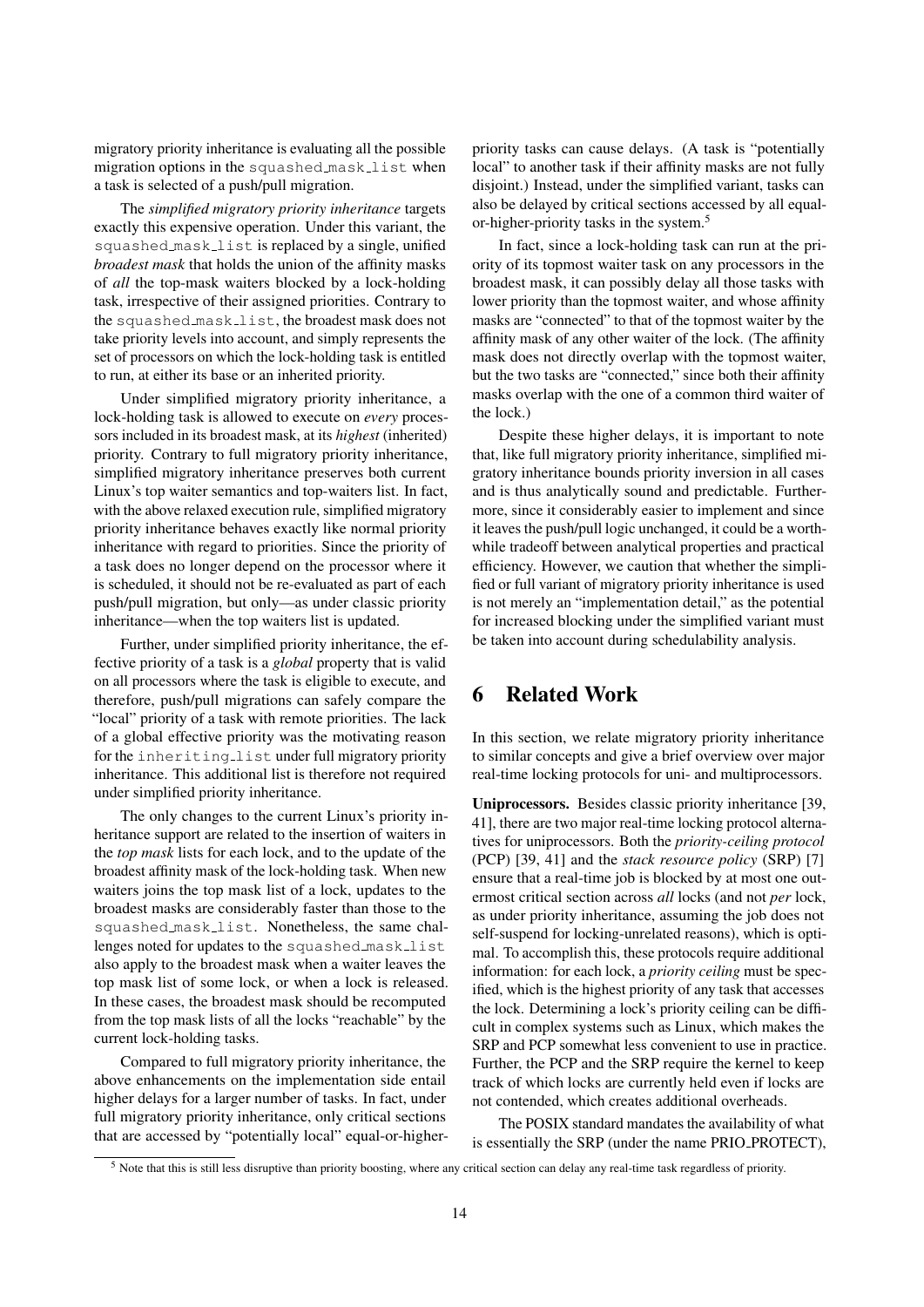which is hence also supported in Linux. However, Linux's PRIO PROTECT emulation uses system calls to adjust a task's effective scheduling priority at the beginning and end of each (outermost) critical section and thus incurs considerably higher average-case overheads than Linux's carefully tuned priority inheritance implementation (PRIO INHERIT).

Multiprocessors. To enable predictable locking in multiprocessor real-time systems, various real-time spinlock and semaphore protocols have been proposed, with support for mutual exclusion [\[4,](#page-15-5) [9,](#page-15-6) [20,](#page-16-4) [21,](#page-16-5) [26,](#page-16-6) [30,](#page-16-7) [35,](#page-17-7) [37–](#page-17-8) [40,](#page-17-6) [42](#page-17-9)[–44\]](#page-17-10), reader-writer exclusion [\[12,](#page-16-8) [14–](#page-16-9)[16\]](#page-16-10), and  $k$ exclusion [\[15,](#page-16-11) [16,](#page-16-10) [22,](#page-16-12) [46\]](#page-17-11). Recently, protocols for predictable lock nesting [\[45\]](#page-17-12) have been proposed as well.

Spinlock protocols [\[4,](#page-15-5) [9,](#page-15-6) [12,](#page-16-8) [14,](#page-16-9) [20,](#page-16-4) [26,](#page-16-6) [42](#page-17-9)[–44\]](#page-17-10) have several advantages: they are easy to analyze and implement, they cause relatively little overhead since waiting tasks do not suspend, and as a result can yield superior schedulability compared to semaphore protocols [\[10,](#page-16-13) [11,](#page-16-14) [17\]](#page-16-15). However, most spinlock protocols require spinning jobs to be non-preemptive, which implies that critical sections must be short. In the context of Linux, this renders non-preemptive spinlocks unsuitable for all but a few select locks in the core kernel (*e.g.*, run queue locks). While preemptable spinlocks [\[4,](#page-15-5) [42](#page-17-9)[–44\]](#page-17-10) have been studied as well, such locks are typically more complicated than their non-preemptive counterparts, which detracts from the main advantage of spinlocks, namely simplicity.

Semaphore protocols for real-time multiprocessor systems can be categorized by the scheduling approach for which they have been developed. Several real-time locking protocols based on priority inheritance have been devised specifically for global scheduling [\[9,](#page-15-6) [13,](#page-16-16) [16,](#page-16-10) [21,](#page-16-5) [22,](#page-16-12) [35,](#page-17-7) [46\]](#page-17-11). Since these protocols are based on classic priority inheritance, they are subject to the limitations described in this paper (recall [§3.2\)](#page-4-2) and thus do not close the "predictability gap" that we seek to address in this paper.

More relevant to this paper are real-time locking protocols for partitioned and clustered schedulers [\[9,](#page-15-6) [15,](#page-16-11) [16,](#page-16-10) [30,](#page-16-7) [37–](#page-17-8)[40\]](#page-17-6), which ensure bounded priority inversions under non-global scheduling. However, each of the justcited locking protocols employs some variant of priority boosting and is thus liable to increase worst-case latencies (recall [§3.4\)](#page-5-2). As we have argued before, any protocol based on priority boosting is fundamentally inappropriate for Linux due to the uncertainty surrounding maximum critical section lengths in lower-priority tasks.

Helping in Fiasco. A mechanism closely resembling migratory priority inheritance appeared in TU Dresden's Fiasco microkernel already in 2001 under the name *local helping* [\[27,](#page-16-17) [28\]](#page-16-18). The mechanism derives its name

from the fact that the lock-holding task is migrated to the blocked task's processor, where it is "locally helped" to finish its critical section. We prefer the name "migratory priority inheritance" over "helping" because "helping" could be easily misunderstood to refer to wait-free synchronization algorithms, of which some also employ "helping" to complete pending updates (*e.g.*, see [\[5\]](#page-15-7)). We note, however, that local helping was introduced in Fiasco for virtually the same motivation as pointed out here, namely to reduce blocking under P-FP scheduling.

A major difference between Fiasco's local helping and migratory priority inheritance is that Fiasco employs polling (*i.e.*, spinning) while the lock-holder has not (yet) been preempted. In Fiasco, this is reasonable since lockholding tasks never suspend [\[28\]](#page-16-18). In Linux, however, tasks holding mutexes do potentially self-suspend; busy-waiting thus risks wasting considerable processor capacity.<sup>[6](#page-14-0)</sup> Another difference is that migratory priority inheritance, as defined in [§4.1,](#page-7-1) works seamlessly with arbitrary processor affinity masks, whereas local helping as described by Hohmuth and Peter [\[28\]](#page-16-18) is specific to P-FP scheduling.

Bandwidth inheritance. Most relevant to this paper, and to migratory priority inheritance in particular, is the concept of *bandwidth inheritance* [\[24,](#page-16-19) [31\]](#page-17-13). Bandwidth inheritance was originally devised by Lamastra *et al*. [\[31\]](#page-17-13) to transfer the concept of priority inheritance to *reservationbased scheduling*, where each task's rate of execution is limited by a periodically replenished execution budget. On a uniprocessor, bandwidth inheritance primarily solves the problem of excessive blocking that can arise when lock holders exhaust their budget. To this end, a lock holder that has exhausted its budget may consume the budget (or *bandwidth*) of tasks that it blocks. Faggioli *et al*. extended bandwidth inheritance to multiprocessors [\[24\]](#page-16-19). Under their *multiprocessor bandwidth inheritance protocol* (MBWI), blocked tasks preemptively spin (from an analysis point of view) while the lock holder is scheduled, but make their processor available to the lock holder if it is preempted or runs out of budget. That is, as in the uniprocessor case, lock holders may use the budget of any waiting task, but must first migrate to a waiting task's processor prior to consuming its budget.

Migratory priority inheritance, as proposed in this paper, is inspired by the MBWI, but differs in a few important points. Notably, tasks never busy-wait under migratory priority inheritance, which matches Linux's current locking semantics. Further, the MBWI fundamentally assumes the presence of reservation-based scheduling, which is currently not available in Linux (though a highquality option is available with the SCHED DEADLINE patch [\[23,](#page-16-20) [32\]](#page-17-14)). In contrast, migratory priority inheritance

<span id="page-14-0"></span><sup>6</sup> Note that Fiasco is a microkernel in which synchronization is mostly achieved using inter-processor communication (IPC). Locking occurs only in the microkernel itself (*e.g.*, when updating process control blocks) and thus involves only very short critical sections. In contrast, locks are pervasively used in both user and kernel space in Linux, and long critical sections cannot be ruled out.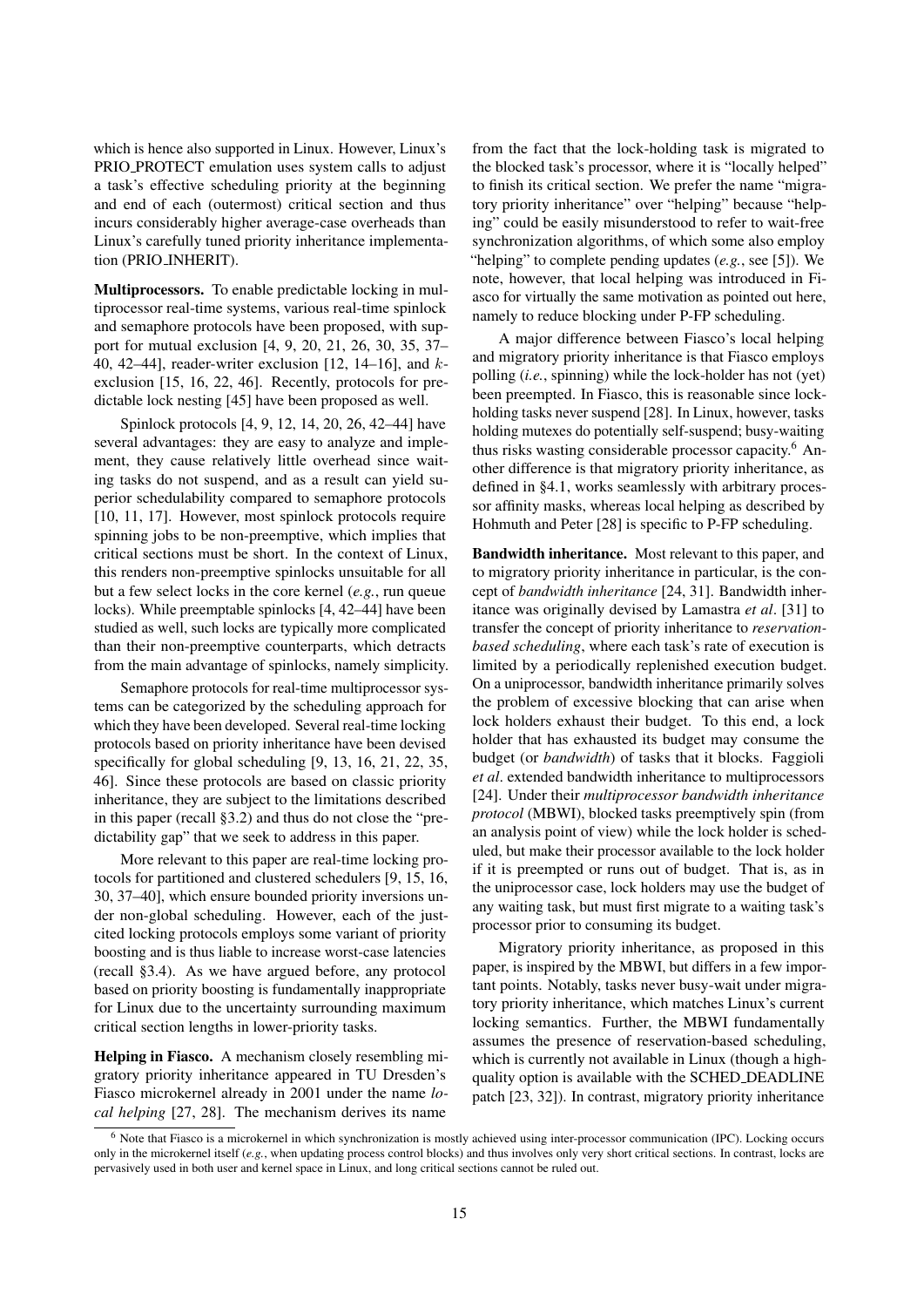can be applied to Linux as it works today, and could still be combined with reservation-based scheduling should it be included in the future. Finally, while the MBWI transparently supports partitioned, clustered, and global scheduling, it does not address the "predictability gap" in the fixed-priority-based POSIX environment since it assumes EDF scheduling. In a sense, migratory priority inheritance can be understood to be a simplified variant of Faggioli *et al*.'s MBWI [\[24\]](#page-16-19) that has been reduced to the core mechanism required to bound priority inversions.

# 7 Conclusion

We have examined Linux's support for predictable locking primitives and found that Linux is currently well-equipped for hosting real-time workloads on uniprocessors only, but not on multiprocessors. We have discussed how this "predictability gap" stems from the fact that classic priority inheritance is ineffective under non-global scheduling. As a solution, we have proposed to employ migratory priority inheritance instead, which we believe to be a good fit for Linux for four key reasons:

- 1. it is a straightforward generalization of priority inheritance that can be incorporated without substantial changes into the existing kernel infrastructure for futexes, priority inheritance, and task migrations;
- 2. it maintains the desirable property that the scheduling latency of high-priority tasks is not affected by critical sections of lower-priority tasks;
- 3. it neither breaks POSIX compliance nor conflicts, in our opinion, with application developer expectations; and
- 4. it reliably bounds the worst-case duration of priority inversion to one critical section length (each time that a lock is accessed).

In short, migratory priority inheritance is a simple mechanism that closes the "predictability gap" without fundamentally altering Linux's locking and scheduling behavior.

Considering implementation concerns, we have discussed the design of a prototype implementation and believe that migratory priority inheritance can be realized with reasonable effort and acceptable overheads. Nonetheless, for the case that overheads are deemed too large, we have also discussed a simplified variant of migratory priority inheritance, which, as a trade-off, offers reduced implementation-related overheads at the cost of slightly increased worst-case blocking. While a production-quality implementation of either full or simplified migratory priority inheritance would certainly require additional work

and testing, it is our hope that the proposed prototype may serve as a basis for discussion.

We are currently working on schedulability analysis for locking protocols based on migratory priority inheritance under a number of different real-time scheduling policies (including clustered and partitioned scheduling using either fixed or EDF priorities) and analysis assumptions (*e.g.*, "suspension-oblivious" analysis, see [\[13\]](#page-16-16)). In future applied work, we plan to evaluate migratory priority inheritance in LITMUS $<sup>RT</sup>$  [\[1\]](#page-15-8) in terms of schedulability</sup> under consideration of overheads. Further, for migratory priority inheritance to be considered in practice, it will be necessary to carefully study its effects on throughput and observed average- and worst-case response times.

# References

- <span id="page-15-8"></span>[1] The LITMUSRT project web site. [http://www.](http://www.litmus-rt.org) [litmus-rt.org](http://www.litmus-rt.org).
- <span id="page-15-0"></span>[2] *IEEE Standard for Information Technology - Standardized Application Environment Profile (AEP) - POSIX Realtime and Embedded Application Support*. Number Std 1003.13-2003. IEEE Computer Society, 2003.
- <span id="page-15-1"></span>[3] *IEEE Standard for Information Technology - Portable Operating System Interface (POSIX) - Base Specifications*. Number Std 1003.1-2008. IEEE Computer Society, 2008.
- <span id="page-15-5"></span>[4] J. Anderson, R. Jain, and K. Jeffay. Efficient object sharing in quantum-based real-time systems. In *Proceedings of the 19th IEEE Real-Time Systems Symposium*, pages 346–355, 1998.
- <span id="page-15-7"></span>[5] J. Anderson, S. Ramamurthy, and R. Jain. Implementing wait-free objects on priority-based systems. In *Proceedings of the 16th annual ACM Symposium on Principles of Distributed Computing*, pages 229– 238. ACM, 1997.
- <span id="page-15-2"></span>[6] N. Audsley, A. Burns, M. Richardson, K. Tindell, and A.J. Wellings. Applying new scheduling theory to static priority pre-emptive scheduling. *Software Engineering Journal*, 8(5):284–292, 1993.
- <span id="page-15-4"></span>[7] T. Baker. Stack-based scheduling for realtime processes. *Real-Time Systems*, 3(1):67–99, 1991.
- <span id="page-15-3"></span>[8] T. Baker and S. Baruah. Schedulability analysis of multiprocessor sporadic task systems. In *Handbook of Real-Time and Embedded Systems*. Chapman Hall/CRC, 2007.
- <span id="page-15-6"></span>[9] A. Block, H. Leontyev, B. Brandenburg, and J. Anderson. A flexible real-time locking protocol for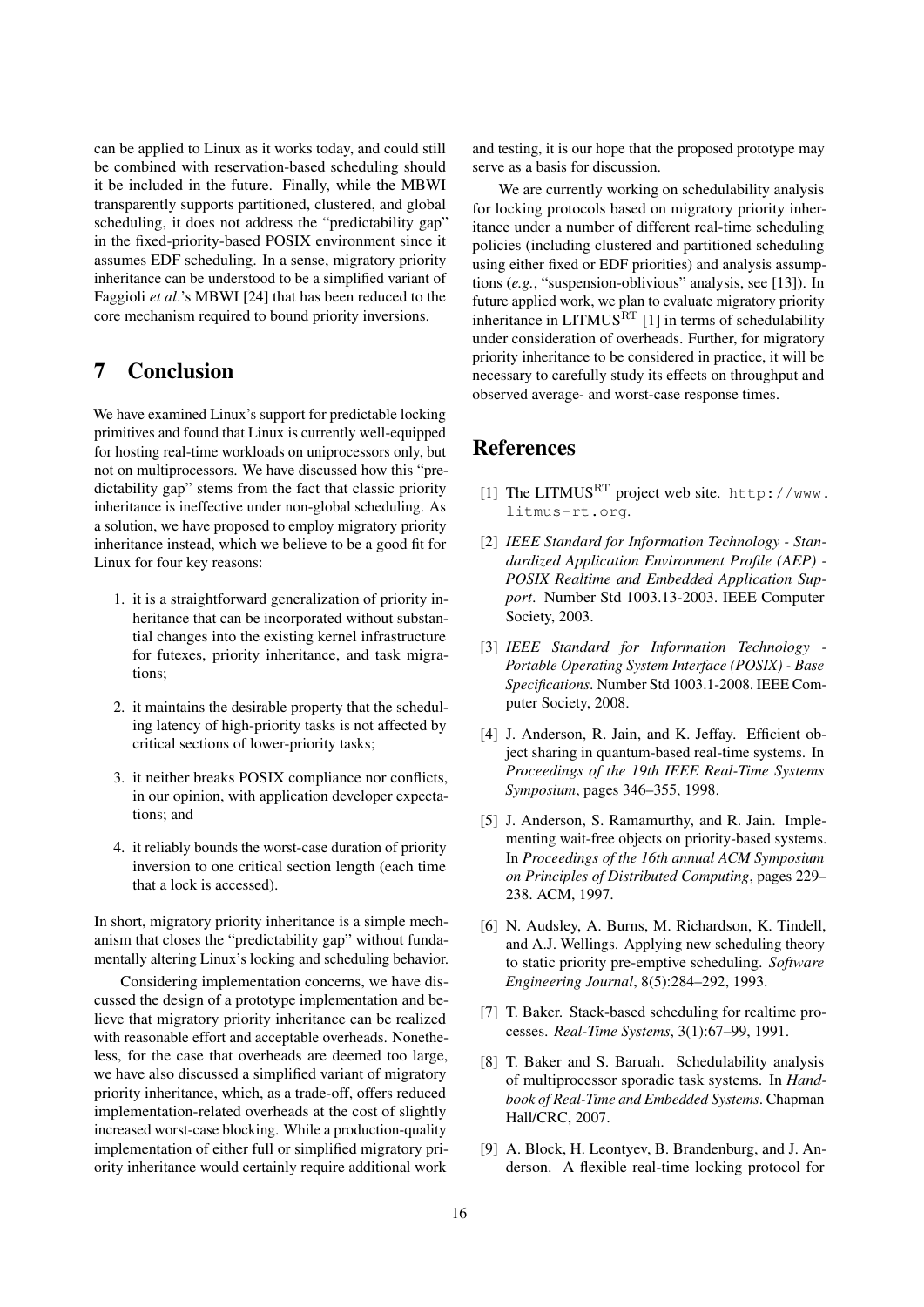multiprocessors. In *Proceedings of the 13th IEEE Conference on Embedded and Real-Time Computing Systems and Applications*, pages 47–57, 2007.

- <span id="page-16-13"></span>[10] B. Brandenburg. *Scheduling and Locking in Multiprocessor Real-Time Operating Systems*. PhD thesis, The University of North Carolina at Chapel Hill, 2011.
- <span id="page-16-14"></span>[11] B. Brandenburg and J. Anderson. A comparison of the M-PCP, D-PCP, and FMLP on LITMUSRT. In *Proceedings of the 12th International Conference On Principles Of Distributed Systems*, LNCS 5401, pages 105–124. Springer-Verlag, 2008.
- <span id="page-16-8"></span>[12] B. Brandenburg and J. Anderson. Reader-writer synchronization for shared-memory multiprocessor real-time systems. In *Proceedings of the 21th Euromicro Conference on Real-Time Systems*, pages 184–193, 2009.
- <span id="page-16-16"></span>[13] B. Brandenburg and J. Anderson. Optimality results for multiprocessor real-time locking. In *Proceedings of the 31st Real-Time Systems Symposium*, pages 49–60, 2010.
- <span id="page-16-9"></span>[14] B. Brandenburg and J. Anderson. Spin-based readerwriter synchronization for multiprocessor real-time systems. *Real-Time Systems*, 46(1):25–87, 2010.
- <span id="page-16-11"></span>[15] B. Brandenburg and J. Anderson. Real-time resource-sharing under clustered scheduling: Mutex, reader-writer, and k-exclusion locks. In *Proceedings of the 9th ACM International Conference on Embedded Software*, 2011.
- <span id="page-16-10"></span>[16] B. Brandenburg and J. Anderson. The OMLP family of optimal multiprocessor real-time locking protocols. *Design Automation for Embedded Systems*, to appear, 2012.
- <span id="page-16-15"></span>[17] B. Brandenburg, J. Calandrino, A. Block, H. Leontyev, and J. Anderson. Synchronization on real-time multiprocessors: To block or not to block, to suspend or spin? In *Proceedings of the 14th IEEE Real-Time and Embedded Technology and Applications Symposium*, pages 342–353, 2008.
- <span id="page-16-2"></span>[18] J. Calandrino, J. Anderson, and D. Baumberger. A hybrid real-time scheduling approach for large-scale multicore platforms. In *Proceedings of the 19th Euromicro Conference on Real-Time Systems*, pages 247–256, 2007.
- <span id="page-16-1"></span>[19] J. Corbet. Priority inheritance in the kernel. *Linux Weekly News*, [http://lwn.net/Articles/](http://lwn.net/Articles/178253/) [178253/](http://lwn.net/Articles/178253/), 2006.
- <span id="page-16-4"></span>[20] U. Devi, H. Leontyev, and J. Anderson. Efficient synchronization under global EDF scheduling on multiprocessors. In *Proceedings of the 18th Euromicro Conference on Real-Time Systems*, pages 75–84, 2006.
- <span id="page-16-5"></span>[21] A. Easwaran and B. Andersson. Resource sharing in global fixed-priority preemptive multiprocessor scheduling. In *Proceedings of the 30th IEEE Real-Time Systems Symposium*, pages 377–386, 2009.
- <span id="page-16-12"></span>[22] G. Elliott and J. Anderson. An optimal k-exclusion real-time locking protocol motivated by multi-gpu systems. In *Proceedings of the 19th International Conference on Real-Time and Network Systems*, pages 15–24, 2011.
- <span id="page-16-20"></span>[23] D. Faggioli, F. Checconi, M. Trimarchi, and C. Scordino. An EDF scheduling class for the linux kernel. In *Proceedings of the 11th Real-Time Linux Workshop*, 2009.
- <span id="page-16-19"></span>[24] D. Faggioli, G. Lipari, and T. Cucinotta. The multiprocessor bandwidth inheritance protocol. In *Proceedings of the 22nd Euromicro Conference on Real-Time Systems*, pages 90–99, 2010.
- <span id="page-16-3"></span>[25] H. Franke, R. Russel, and M. Kirkwood. Fuss, futexes and furwocks: Fast userlevel locking in linux. In *Proceedings of the 2002 Ottawa Linux Symposium*, pages 479–495, 2002.
- <span id="page-16-6"></span>[26] P. Gai, M. di Natale, G. Lipari, A. Ferrari, C. Gabellini, and P. Marceca. A comparison of MPCP and MSRP when sharing resources in the Janus multiple processor on a chip platform. In *Proceedings of the 9th IEEE Real-Time And Embedded Technology Application Symposium*, pages 189–198, 2003.
- <span id="page-16-17"></span>[27] M. Hohmuth and H. Härtig. Pragmatic nonblocking synchronization for real-time systems. In *USENIX Annual Technical Conference*, 2001.
- <span id="page-16-18"></span>[28] M. Hohmuth and M. Peter. Helping in a multiprocessor environment. In *Proceeding of the Second Workshop on Common Microkernel System Platforms*, 2001.
- <span id="page-16-0"></span>[29] M. Joseph and P. Pandya. Finding response times in a real-time system. *The Computer Journal*, 29(5):390– 395, 1986.
- <span id="page-16-7"></span>[30] K. Lakshmanan, D. Niz, and R. Rajkumar. Coordinated task scheduling, allocation and synchronization on multiprocessors. In *Proceedings of the 30th IEEE Real-Time Systems Symposium*, pages 469– 478, 2009.